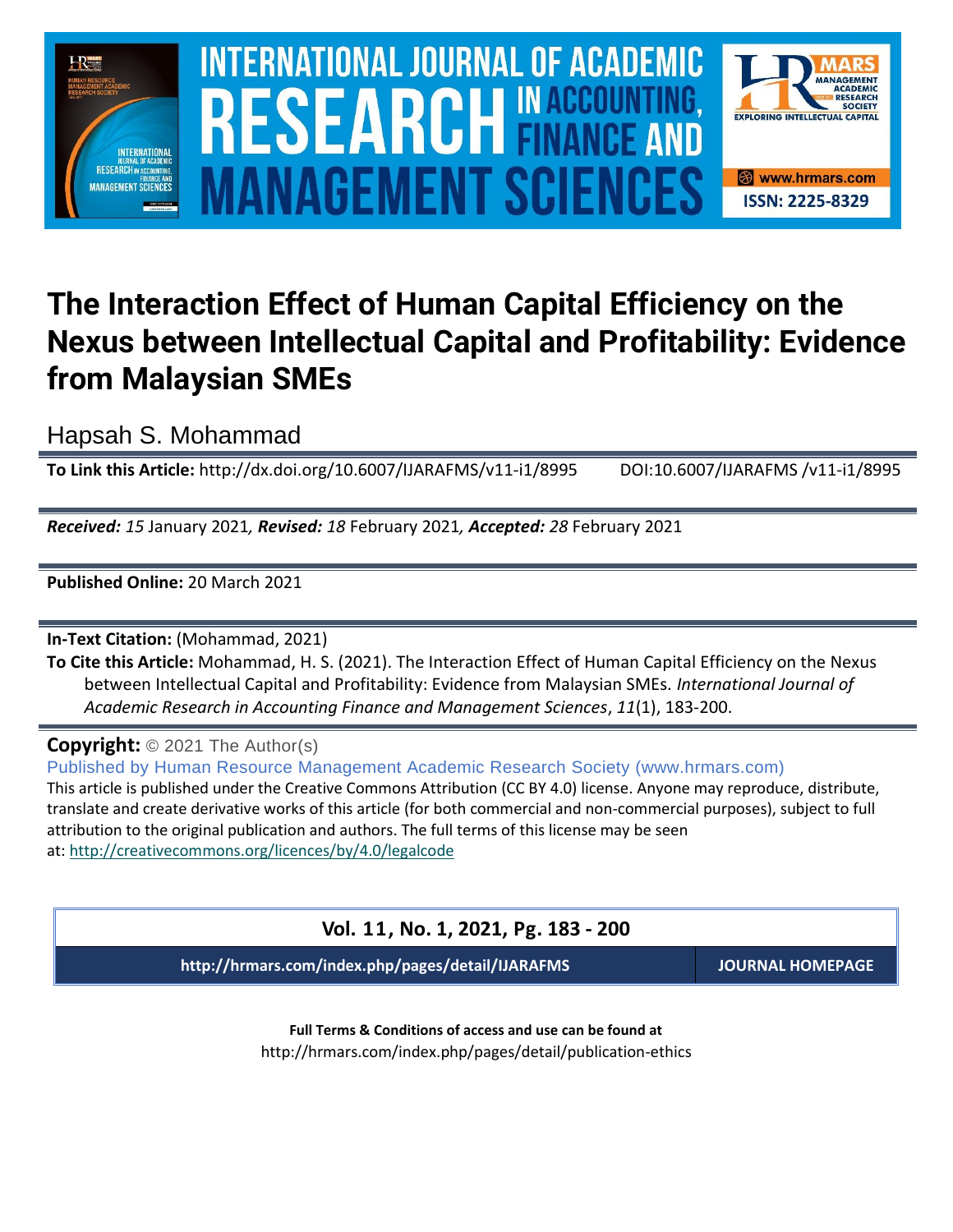

# INTERNATIONAL JOURNAL OF ACADEMIC RESEARCH IN ACCOUNTING, FINANCE AND R<sub>ADEMIC</sub> (1989) STAR SCIENCES SCIENCES SCIENCES **Vol. 1 1 , No. 1, 2021, E-ISSN: 2225-8329 © 2021 HRMARS MANAGEMENT SCIEN**



# **The Interaction Effect of Human Capital Efficiency on the Nexus between Intellectual Capital and Profitability: Evidence from Malaysian SMEs**

Hapsah S. Mohammad

Faculty of Accountancy, Universiti Teknologi MARA (UiTM) Sabah Branch, Kota Kinabalu Campus, Sabah, Malaysia Email: hapsahsm@uitm.edu.my

# **Abstract**

The purpose of this paper is to empirically investigate if intellectual capital has an impact on profitability while considering the interaction effect of human capital efficiency. The data are drawn from LEAP market of Bursa Malaysia over the three-year period of 2017 to 2019. Modified Value Added Intellectual Coefficient (MVAIC) method is applied to measure intellectual capital and return on asset (ROA) as a proxy for profitability. The empirical findings, after controlling for firm size and leverage, indicate that intellectual capital is positive and significantly associated with profitability. However, the results show a mixed relationship between MVAIC components and profitability. The findings reveal positive and significantly association between human capital efficiency (HCE), capital employed efficiency (CEE) and ROA. Structural capital efficiency (SCE) has significant but negative relationship with ROA. While, relational capital efficiency (RCE) is proven to be statistically insignificant with ROA. However, when HCE interact with SCE and RCE, the results show that HCE moderates positively the effect of SCE and RCE on ROA. This is among the few studies that explore an empirical relationship between intellectual capital and profitability in the context of Malaysian SMEs and making a novel contribution in considering an interaction variable. However, the study examines one country and one industry, therefore, limit the generalisation of findings.

**Keywoods**: Intellectual Capital, Profitability, Interaction Effect, Human Capital Efficiency.

# **Introduction**

Stakeholders comprising shareholders, managers, employees, governments, suppliers, customers and even the general public are concerned with firms' performance. Firms' performance which includes profitability, productivity, earnings, growth and market value are essential in any economy (Latif, Malik and Aslam, 2012; Smriti and Das, 2018). With regard to this, performing firms means income to stakeholders which provides spillover effects and multiplier effects for individuals, households and the economy as a whole. While, through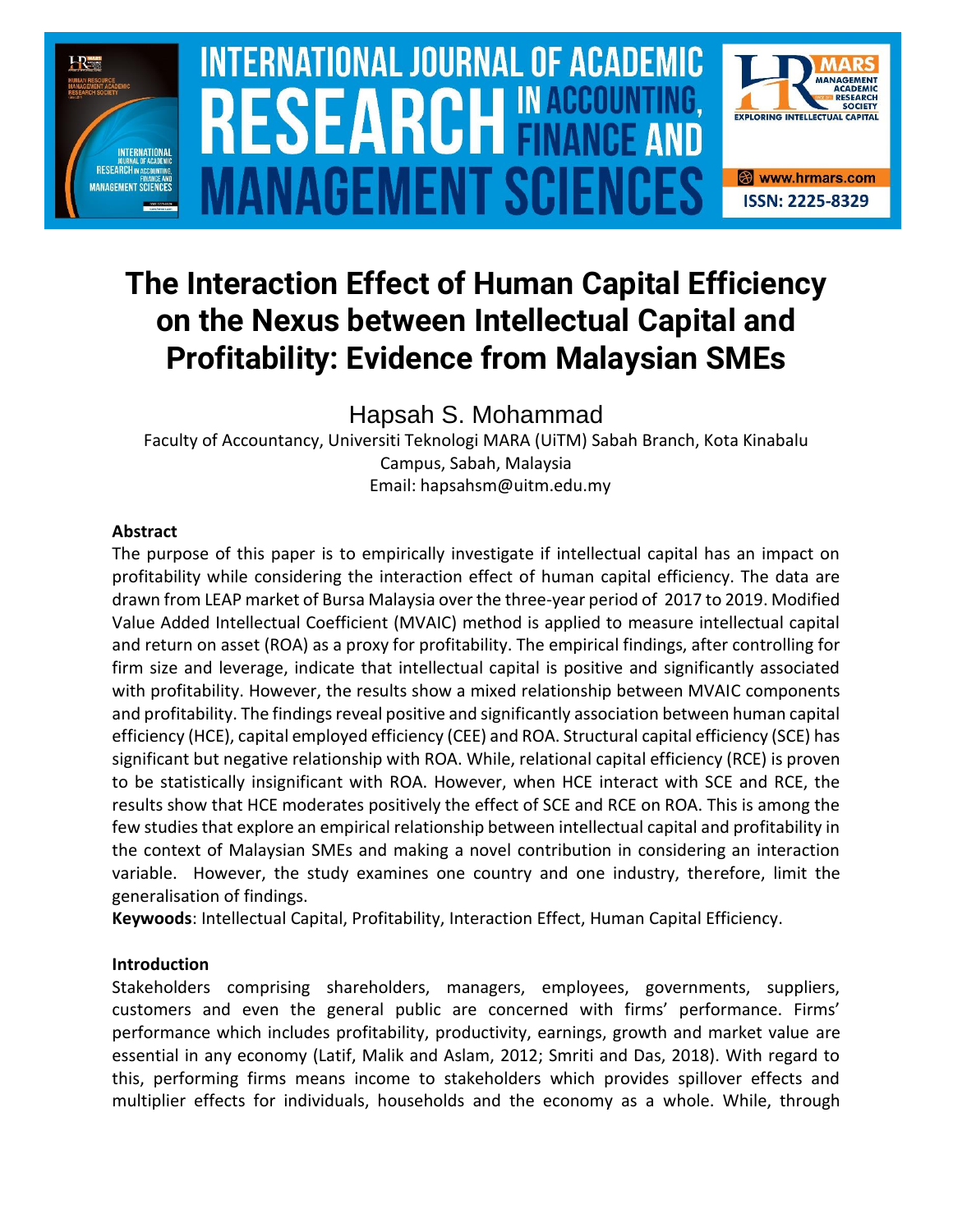**Vol. 1 1 , No. 1, 2021, E-ISSN: 2225-8329 © 2021 HRMARS**

corporate taxes, enabling the implementation of infrastructure projects and social welfare programs by the government. In addition, when firms are performing, they will attract more investments, therefore creating employment which in turn leads to poverty reduction (Ali, 2014).

In view of the importance of firms' performance towards economic growth, theory such as resource-based view has attempted to shed lights on the importance of resources in achieving this goal. The theory argues firms' resources are the main drive behind competitiveness and firm growth. These resources are broadly classified into physical capital (e.g. land, premises, plant and machinery) and intellectual capital (e.g. experience, information technology, and intellectual skills). However, for these resources to be strategic assets they must be valuable, rare, inimitable and non-substitutable (Barney, 1991). As economy grows and evolves, scholars argue only inimitable and non-substitutable resources will become a source of competitive advantage, a source in value creation and act as driver for firm growth which ultimately enhance firm performance and these two characteristics are abundantly available in intellectual capital (Al-Musali and Ku Ismail, 2016; Ozkan, Cakan and Kayacan, 2017; Nawaz and Haniffa, 2017; Tran and Vo, 2018; Xu and Li, 2019; Saewarno and Tjahjadi, 2020).

Undoubtedly, businesses in any economy must thrive in today's dynamic, globalization, competitive and changing market setting. In line with this, under the proposed 2012–2020 SME Master Plan, Malaysian SMEs aspire in becoming a globally competitive engine of growth that improve the country's income and leads to community well-being. It represents the government's ambition to reach the high-income nation by 2020. In view of this, SMEs must focus on intellectual capital by allocating enough resources through human, organizational and relational growth to react rapidly to transition. Recognising the significance of SMEs, in 2017 Bursa Malaysia launched Leading Entrepreneur Accelerator Platform Market or LEAP market providing SMEs with a platform for access to the Malaysian capital markets. Consequently, providing an avenue and enabling the use of measurement models such as MVAIC model in exploring the relationship between intellectual capital and firm performance.

In the context of the knowledge-based economy, intellectual capital has become an important factor that can determine the success or failure of SMEs, hence affecting performance (Ngah and Ibrahim, 2009; Xu and Li, 2019). In addition, to the best of the researchers' knowledge, prior studies on the impact of intellectual capital on firm performance of Malaysian SMEs are drawn from perceptual measures based on primary data such as questionnaires, interviews, observations (e.g. Muda and Rahman, 2018; Shaari, Isa and Khalique, 2018; Zin and Ashari, 2020). No research has been done on the relationship between intellectual capital and firm performance of SMEs in Malaysia using secondary data. Further, SMEs do not usually evaluate and consider intellectual capital, and because SMEs have distinct traits from big firms (Xu and Li, 2019), empirical research is required. In addition, limited studies have captured the interaction effect of human capital on other components of intellectual capital, which can then be linked with firm performance to gauge efficiency. Thus, an intellectual capital study in SMEs seems both promising and necessary.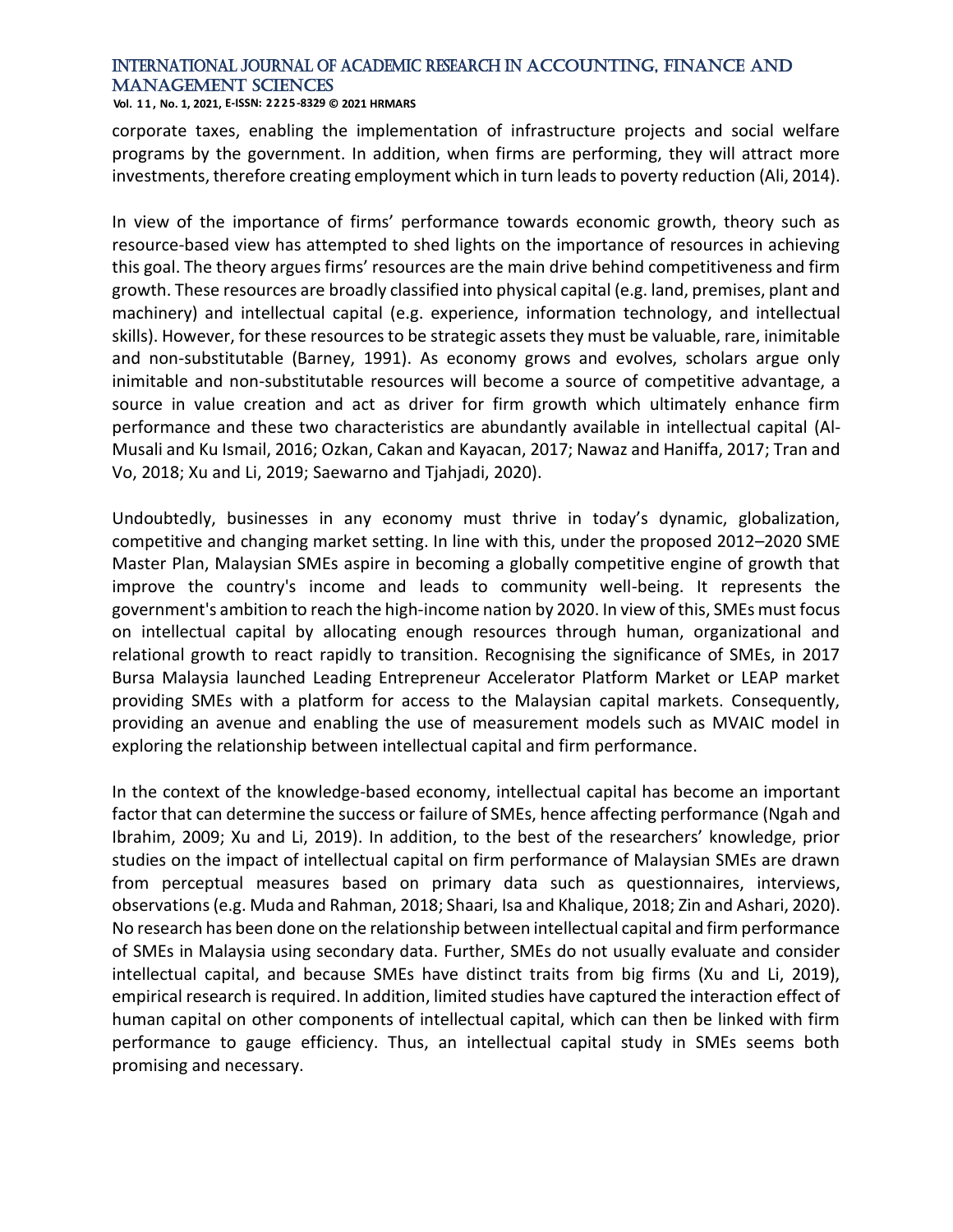**Vol. 1 1 , No. 1, 2021, E-ISSN: 2225-8329 © 2021 HRMARS**

This study focuses on listed SMEs due to several reasons. *First,* SMEs are considered to be the driving force of Malaysia's economic growth. This is evident as Malaysia's SMEs GDP recorded a strong growth for 2017 at 7.2 per cent as compared to 5.2 per cent recorded in 2016. This performance exceeded Malaysia's GDP and non-SMEs which only stood at 5.9 per cent and 5.1 per cent respectively (SME Corp Malaysia, 2019). Furthermore, SMEs do not normally measure and recognise intellectual capital and since SMEs have different characteristics from large companies empirical analysis becomes necessary (Ngah and Ibrahim, 2009; Xu and Li, 2019). As such, a study of intellectual capital in SMEs appears to be both appealing and appropriate. *Second,* the data for this analysis is obtained from the annual reports of listed SMEs (secondary data). Therefore, measurement models such as MVAIC model can be employed to measure intellectual capital efficiency in order to assess firm's ability to create value. MVAIC model has several advantages. It is useful for company-to-company or business unit-to-business unit comparison and the analysis provides a more comprehensive and accurate results. In addition, the data is relatively easy to obtain because they are sourced from the publicly available annual reports of the firms. Furthermore, the data on listed SMEs is only available in recent years (2017- 2019), thus provides a fruitful setting for intellectual capital assessment. *Third,* prior empirical findings reported a variation on the value creation capability of the components of intellectual capital and their effect on firm performance. Thus, to further strengthen the nexus between intellectual capital and firm performance, this study will investigate the moderating effect of human capital efficiency on other components of intellectual capital and how these interaction affect firm performance. Further, analysis involving moderating variables in the intellectual capital literature is still in its infancy, thus making a novel contribution (Tiwari, 2020). Therefore, based on the research issues and gaps as discussed, the study intends to address the following research questions:

- 1. How does intellectual capital influence the profitability of listed SMEs in Malaysia?
- 2. What is the effect of MVAIC components namely HCE, SCE, RCE and CEE on the profitability of listed SMEs in Malaysia?
- 3**.** To what extent does HCE moderates SCE, RCE, CEE and profitability of listed SMEs in Malaysia?

The research questions outlined above are useful as guideline to achieve the following research objectives:

To examine the impact of intellectual capital on firms' profitability listed SMEs in Malaysia using MVAIC model.

- 1. To investigate the separate effect of MVAIC components namely HCE, SCE, RCE and CEE on firms' profitability of listed SMEs in Malaysia.
- 2. To determine the moderating effect of HCE on SCE, RCE, CEE and profitability of listed SMEs in Malaysia.

The study addresses the gap in the literature by exploring the association between intellectual capital and firm performance of listed SMEs in Malaysia. The empirical findings may assist SMEs in the recognition of resources that contribute significantly towards firms' performance. Thus, it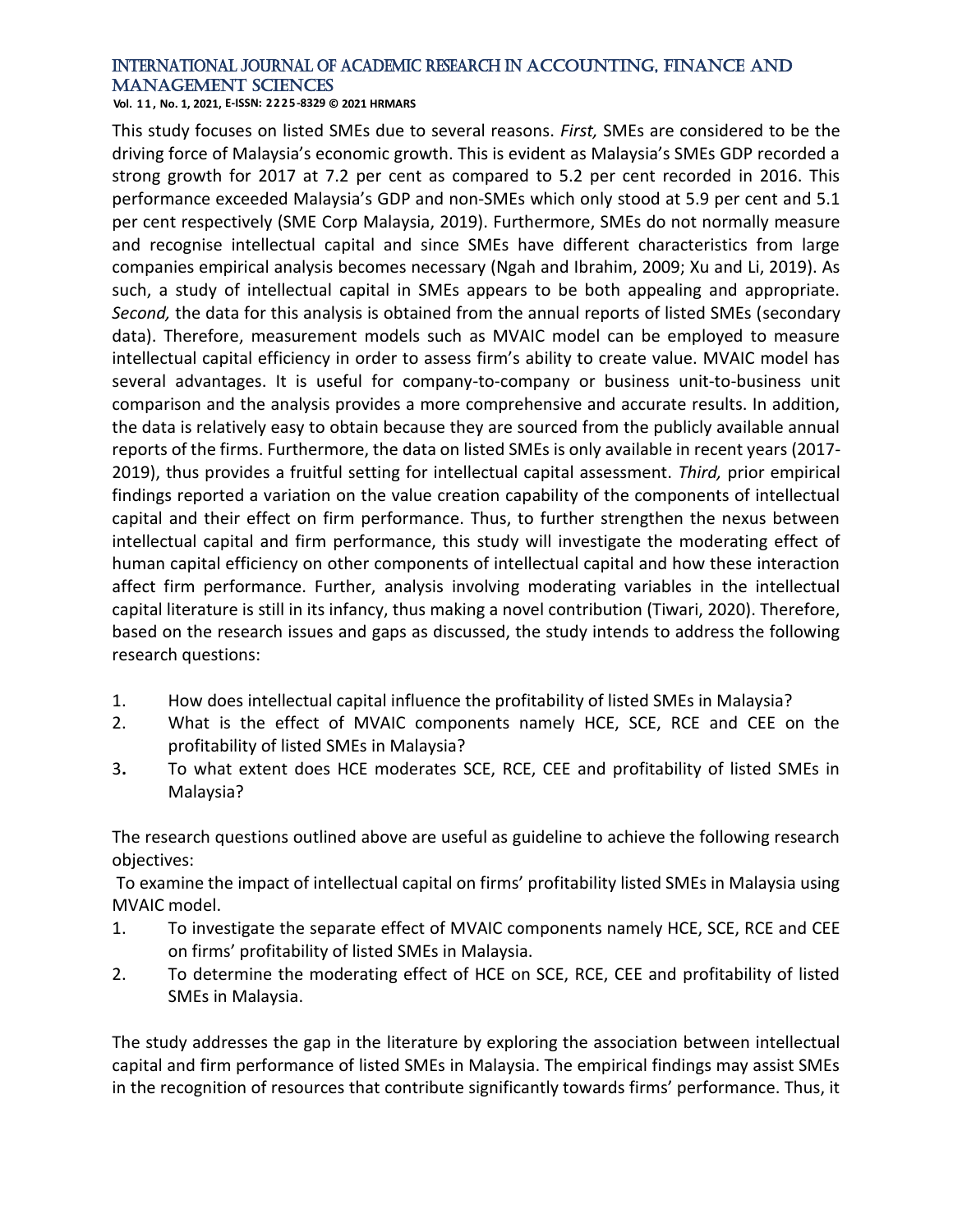**Vol. 1 1 , No. 1, 2021, E-ISSN: 2225-8329 © 2021 HRMARS**

will guide SMEs in the proper allocation of firms' investments. In addition*,* the findings of the study may be useful to SMEs in the formulation and implementation of business strategies. In view of this, SMEs may consider placing different emphasis on the components of intellectual capital as the firms' value creation capability is reflected by the efficiency level of the components. Furthermore, the findings may provide insights for firm managers to effectively and efficiently manage intellectual capital and may have important implications for institutional investors when using intellectual capital efficiency to assess firms' ability to create value.

The paper is divided into several parts. Section 2 deals with the theory related to intellectual capital, literature review and formulation of the hypotheses. Section 3 discussess the data, variables and research methodology used. Section 4 and 5 present the findings of the empirical analysis and discussion of the results and concluded with limitation of the study and some recommendations for future research.

# **Literature Review and Hypotheses Development** *Resource-Based Theory*

Resource-based theory has been used extensively in explaining the relationship between intellectual capital and firm performance. The theory emphasises on firms' resources and resources comprise the firms' assets from employee capabilities, procedures to financial position, data and knowledge. Barney (1991) demonstrated resources to three categories: physical capital which includes innovation, facilities, site and availability of raw materials; human capital in employees' knowledge, skills development, decision making, intellectual ability, connections and personal knowledge; and organisational capital resources in the form of formal reporting structure, formal and informal planning, control and coordination systems, and informal relationships. The resource-based theory seeks to explain how firms can adequately build and implement crucial resources to sustain competitive advantage. Barney et al. (2001) simplified the critical resource characteristics and capabilities, leading to sustained competitive advantage to four which are valuable, rare, inimitable, and non-substitutable. Therefore, our models test the effectivity of resource-based theory using listed SMEs in Malaysia as a research setting.

# *Definition of Intellectual Capital*

In the literature, intellectual capital is viewed from many different dimensions, resulting in no single definition. However, most scholars agree the main components of intellectual capital are human capital, structural capital and relational capital (Ting, Ren, Chen and Kweh, 2020). Human capital is characterized as the mixed of abilities, experience, creativity and the capability of employees (Bontis, 2001). Firms need specific human capital characteristics to be able to compete and adapt to the rapidly changing business environment. Employees which represent human capital of the firm need to be innovative, talented, professional, possess appropriate skills in discharging their duties and responsibilities, contributing to novel innovations and expertise. In addition, reliable and skilled employees will challenge prevailing norms in firms with intention to offer improvement (Tushman & Anderson, 1986; Snell and Dean, 1992). Further, savvy employees with highly problem-solving skills are vital in delivering effective decisions as well as employees with ability to collect relevant data, expertise and experience, they can enhance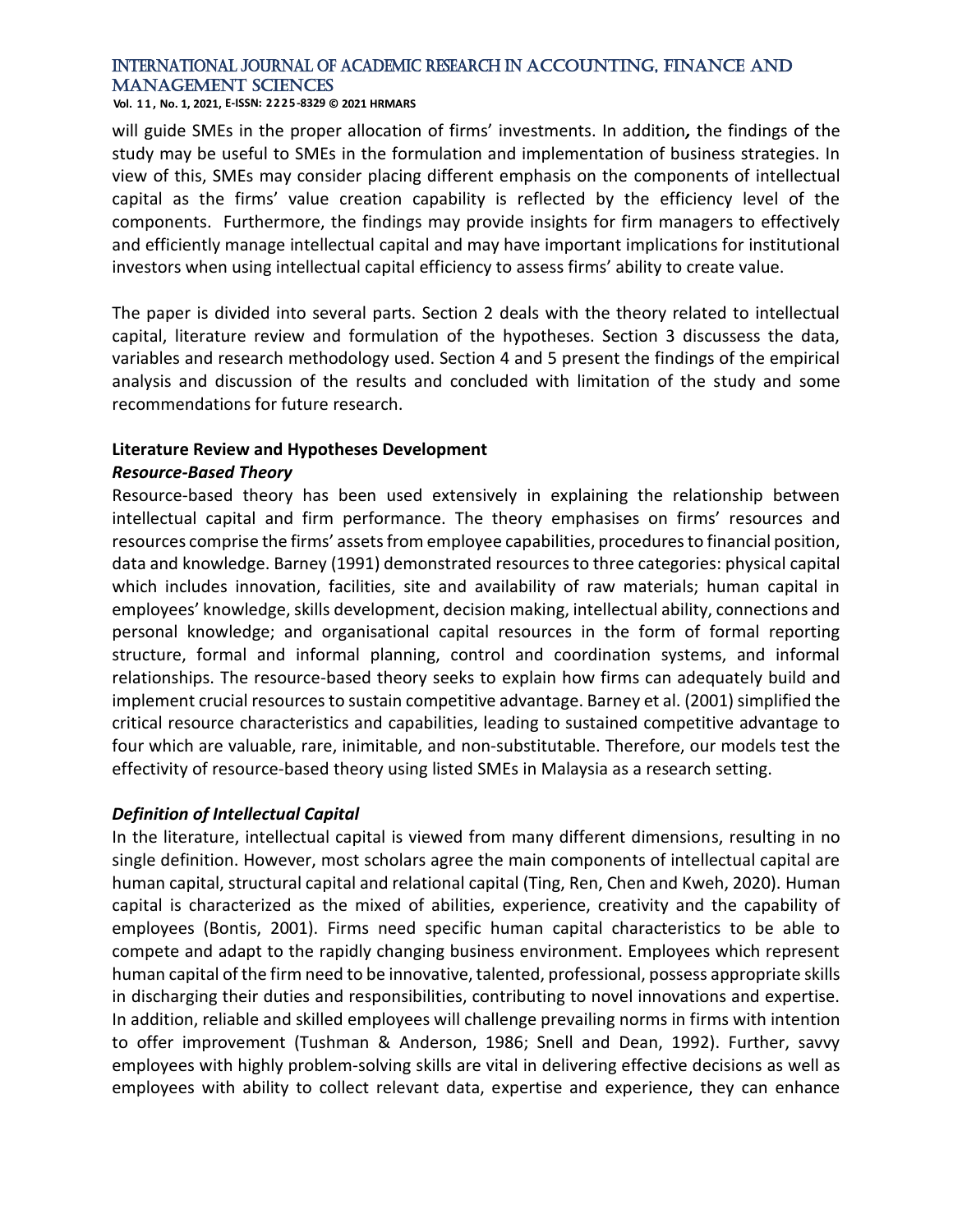**Vol. 1 1 , No. 1, 2021, E-ISSN: 2225-8329 © 2021 HRMARS**

interpersonal efficiency and effectiveness. Thus, minimize errors in decision-making and result in greater productivity and firm performance (Hsu & Wang 2012). Employees require resources to make the best use of their knowledge. This part presents intellectual capital's second major elements, known as structural capital. It is the company's investment in non-human factor of intangible assets. A firm requires structural support, providing its employees with resources and networks, and promoting their duties (Nawaz & Haniffa, 2017). Scholars conclude structural capital forms the framework for all other intellectual capital components and tangible assets to be converted into outputs (Ferenhof, Durst, Bialecki, & Selig, 2015). Apart from human capital, structural capital is also part of the firms's knowledge (Ting & Lean, 2009). Structural capital is the elements of intellectual capital that remain with the company even without other intellectual capital elements (Carson, Ranzijn, Winefield, & Marsden, 2004). Structural capital is collated in various ways, including tangible and intangible components. It is the firm's combined investment in its hardware, database or charters, process manuals, procedures, cultures, and intellectual property (Phusavat, Comepa, Sitko-Lutek, & Ooi, 2011; Ramezan & Farahani, 2015; Low, Samkin, & Li, 2015). Structural capital plays a significant role in improving firms' performance, assisting firms to leverage their human resources, and businesses are now focused on building structural capital. Human capital integrates with structural capital, becomes the foundation for relational capital, enhancing customer loyalty to firms' products. The mix of structural capital and relational capital significantly affects human capital performance (Agostini, Nosella, & Filippini, 2017). Relational capital represents the value of relationship with stakeholders. It is the knowledge embedded in the identification, development and maintenance of external relationship. Examples of the value are brand loyalty, market image, commercial power and reputation (Bontis, 1998; Stewart, 1997). Meanwhile, Sydler, Haefliger & Pruksa (2014) describe relational capital as relationships with interest groups such as sponsors, external stakeholders, communication with suppliers and business people, and consumer relationships. Consequently, relational capital increases the productivity and the wealth of knowledge exchanged between business associates (Chen, Liu, Chu, & Hsiao, 2014).

Unlike physical capital, the task of measuring intellectual capital in the annual reports is not specifically governed by the accounting standards resulting in numerous measurement models being proposed and introduced by scholars of intellectual capital (Nimtrakoon, 2015). However, Value Added Intellectual Coefficient (VAIC) model by Pulic (1998) has been used repetitively in the literature of intellectual capital, therefore it has been robustly tested (Joshi, Cahill, Sidhu and Kansal, 2013). In spite of the numerous advantages offered by VAIC model (e.g. objectivity, enhances comparability), this model is not without limitation. The model does not include measurement of relational capital, therefore this study will adopt the modified version called Modified Value Added Intellectual Coefficient (MVAIC) model which incorporates relational capital (Ulum, Ghozali & Purwanto, 2014; Nimtrakoon, 2015). This model is discussed in Section 3.2 under subsection independent variables.

# *Intellectual Capital and firm performance*

In attempts to understand the impact of intellectual capital on firm performance, the extant intellectual capital literature has covered a wide range of industry particularly knowledge-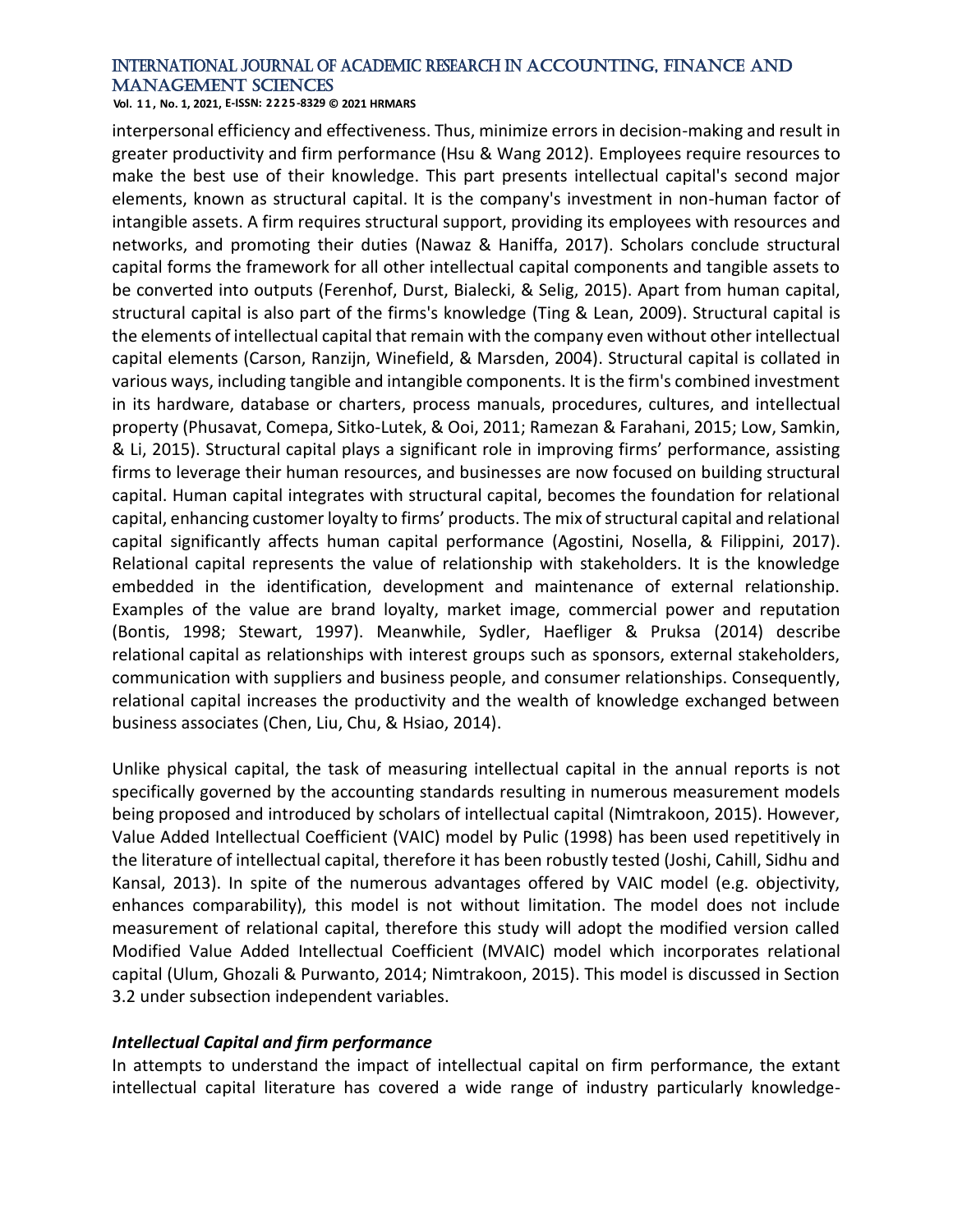**Vol. 1 1 , No. 1, 2021, E-ISSN: 2225-8329 © 2021 HRMARS**

intensive industries such as banking (e.g. Al-Musali and Ku Ismail, 2016; Kehelwalatenna, 2016; Irsyahma & Nikmah, 2017; Ozkan et al., 2017; Tran and Vo, 2018; Ousama, Hammami & Abdul Karim, 2019), finance (e.g. Nawaz et al., 2017), information technology (e.g. Dzenopoljac, Janosevic & Bontis, 2016), pharmaceutical (e.g. Chowdhury et al., 2019). Meanwhile, other industries example hotels (e.g. Sardo, Serrasqueiro & Alves, 2018), textile (e.g. Chowdhury et al., 2018; Xu and Wang, 2019) have also been investigated.

It is observed from the literature review undertaken, most studies have proved that intellectual capital has a positive and significant impact on firm performance in the current competitive environment (e.g. Ozkan et al., 2017; Tran and Vo, 2018; Ousama et al., 2019; Xu and Wang, 2019). However, there are some studies that show little or no relationship (e.g. Dzenopoljac et al., 2016; Kehelwalatenna, 2016; Ting et al., 2020) suggesting that the empirical findings are still inconclusive. Scholars attributed the inconclusiveness of the empirical findings to countries differences, industries differences, business characteristic differences and unclear measurements, making the nature of the relationship between intellectual capital and firm performance not affirmative, thus creating a need for further studies (Xu and Li, 2019; Soewarno and Tjahjadi, 2020).

The above enumerated studies examined both the aggregate effect and the separate effect of intellectual capital on firm performance using either VAIC, MVAIC or A-VAIC models to measure intellectual capital efficiency. Apart from investigating the influence of intellectual capital on firm performance, prior studies also focused on the impact of intellectual capital components on firm performance. Further, the empirical findings reported a variation on the value creation capability of the components of intellectual capital and their effect on firm performance. Scholars claim value creation capability is largely contributed by human capital (e.g. Nimtrakoon, 2015; Dzenopoljac et al., 2016; Nawaz et al., 2017; Ozkan et al., 2017), while some reported structural capital has a significant influence on business performance (e.g. Vishnu and Gupta, 2014; Tiwari and Vidyarthi, 2018). Meanwhile, the findings of Scafarto, Ricci & Scafarto (2016) documented positive contribution of relational capital towards firms' performance.

In addition, other studies revealed that human capital may affect firm performance indirectly through its positive impact on structural capital, relational capital and capital employed (e.g. Scafarto et al., 2016; Sardo et al., 2018; Tiwari et al., 2018; Tiwari, 2020). Scafarto et al. (2016) argue human capital, structural capital, relational capital on its own is not sufficient to deliver superior performance but it needs interaction with other components of intellectual capital so that the firm can leverage on its overall intangible value. For instance, human capital is required to establish structural capital, representing the knowledge of the firm, and together human capital and structural capital are required to build relational capital with the environment (Inkinen, 2015). Also, scholars such as Gonzalez-Loureiro and Dorrego (2012); Leitner (2011); Huang and Hsueh (2007); Hsu and Fang (2009) argue that firms' cumulative growth lie with the firms' ability to transform employees' knowledge into organizational knowledge resulting in higher probability of being innovative. In addition, the combined effect of human capital and relational capital improves the organisational learning capability and enhances new product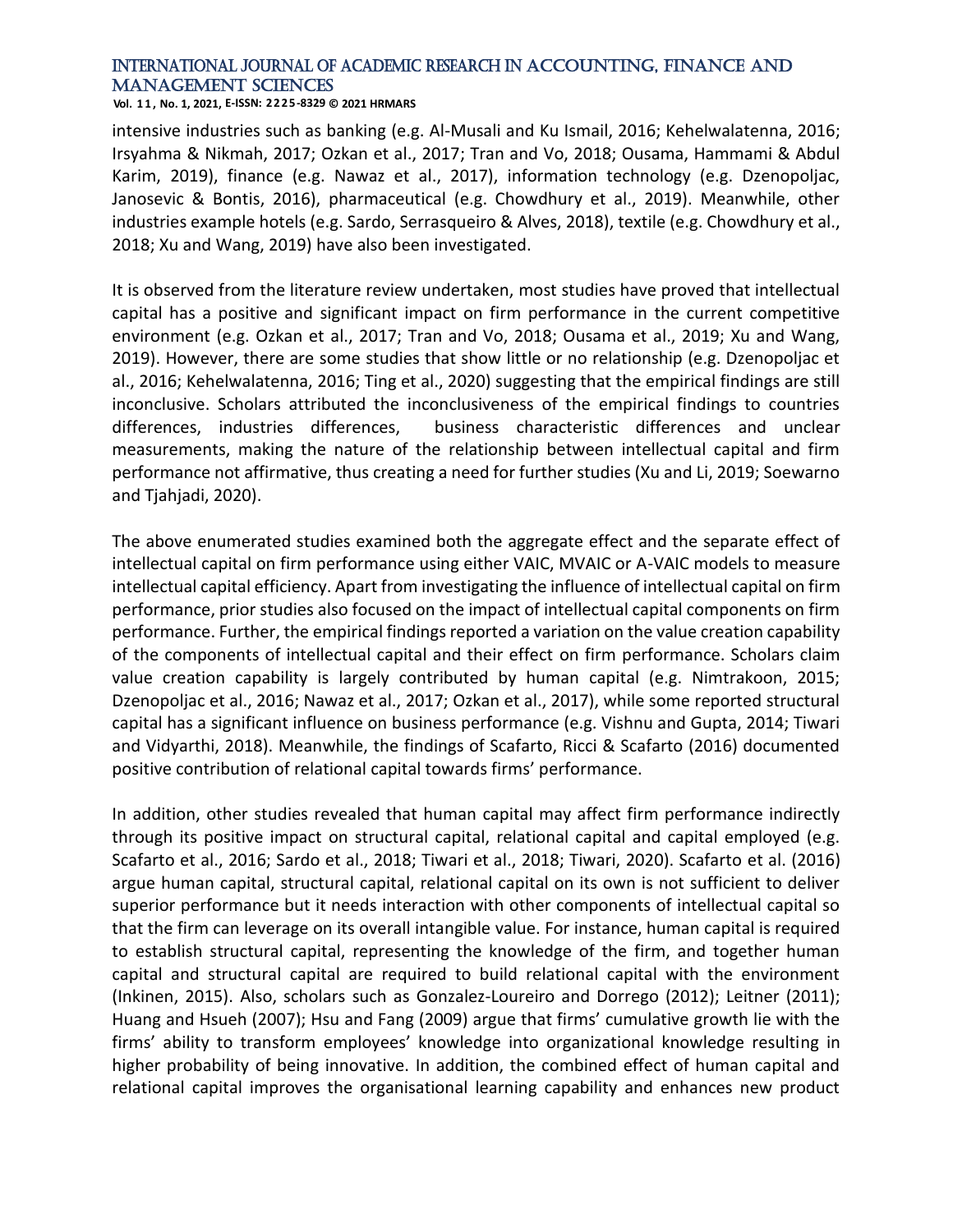**Vol. 1 1 , No. 1, 2021, E-ISSN: 2225-8329 © 2021 HRMARS**

development capabilities. Many research papers have provided evidence that human capital supports structural capital, relational capital, which in turn have a direct impact on firm performance (e.g. Huang and Hsueh, 2007; Hsu and Fang, 2009; Leitner; 2011; Gonzalez-Loureiro and Dorrego, 2012; Scafarto et al., 2016; Sardo et al., 2018; Tiwari et al., 2018; Tiwari, 2020). Therefore, this study attempts to make a contribution by measuring the moderating role of human capital in the relationship between intellectual capital and firm performance.

#### *Hypotheses Development*

To measure the nexus between intellectual capital using MVAIC model and profitability of listed SMEs in Malaysia, this study presents three testable research hypotheses.

First, it is hypothesised that the intellectual capital of listed SMEs in Malaysia is significant and positively associated to their profitability as asserted by resource-based theory. Several studies have reported the evidence of significant and positive relationship between intellectual capital and profitability (e.g. Vishnu et al., 2014; Nimtrakoon, 2015; Dzenopoljac et al., 2016; Scafarto et al., 2016; Nawaz et al., 2017; Ozkan et al., 2017; Tiwari et al., 2018; Xu et al., 2019; Tiwari, 2020). Thus, the first hypothesis is as follows:

H1 MVAIC significant and positively influences profitability of Listed SMEs in Malaysia. Intellectual capital measured using MVAIC model, is made up of human capital efficiency (HCE), structural capital efficiency (SCE), relational capital efficiency (RCE) and capital employed efficiency (CEE). As such, if intellectual capital is expected to significant and positively influence profitability, it is likely that its components will also significant and positively influence firm performance. A number of prior studies have provided evidence of such a relationship (e.g. Vishnu et al., 2014; Nimtrakoon, 2015; Dzenopoljac et al., 2016; Scafarto et al., 2016; Nawaz et al., 2017; Ozkan et al., 2017; Tiwari et al., 2018; Xu et al., 2019; Tiwari, 2020).Thus the second hypothesis is as follows:

- H2a HCE significant and positively influences profitability of Listed SMEs in Malaysia.
- H2b SCE significant and positively influences profitability of Listed SMEs in Malaysia.
- H2c RCE significant and positively influences profitability of Listed SMEs in Malaysia.
- H2d CEE significant and positively influences profitability of Listed SMEs in Malaysia.

The value of intellectual capital is embedded in the interaction between its components. Intellectual capital does not work in isolation but rather complement each other, therefore the interaction impact positively the profitability of listed SMEs in Malaysia (e.g. Sardo et al., 2018: Tiwari et al., 2018; Tiwari, 2020). Thus, the third hypothesis is formulated as follows:

H3a HCE\*SCE significant and positively influences profitability of Listed SMEs in Malaysia.

H3b HCE\*RCE significant and positively influences profitability of Listed SMEs in Malaysia.

H3c HCE\*CEE significant and positively influences profitability of Listed SMEs in Malaysia.

Further, to test the hypotheses of the study the following regression models are formulated: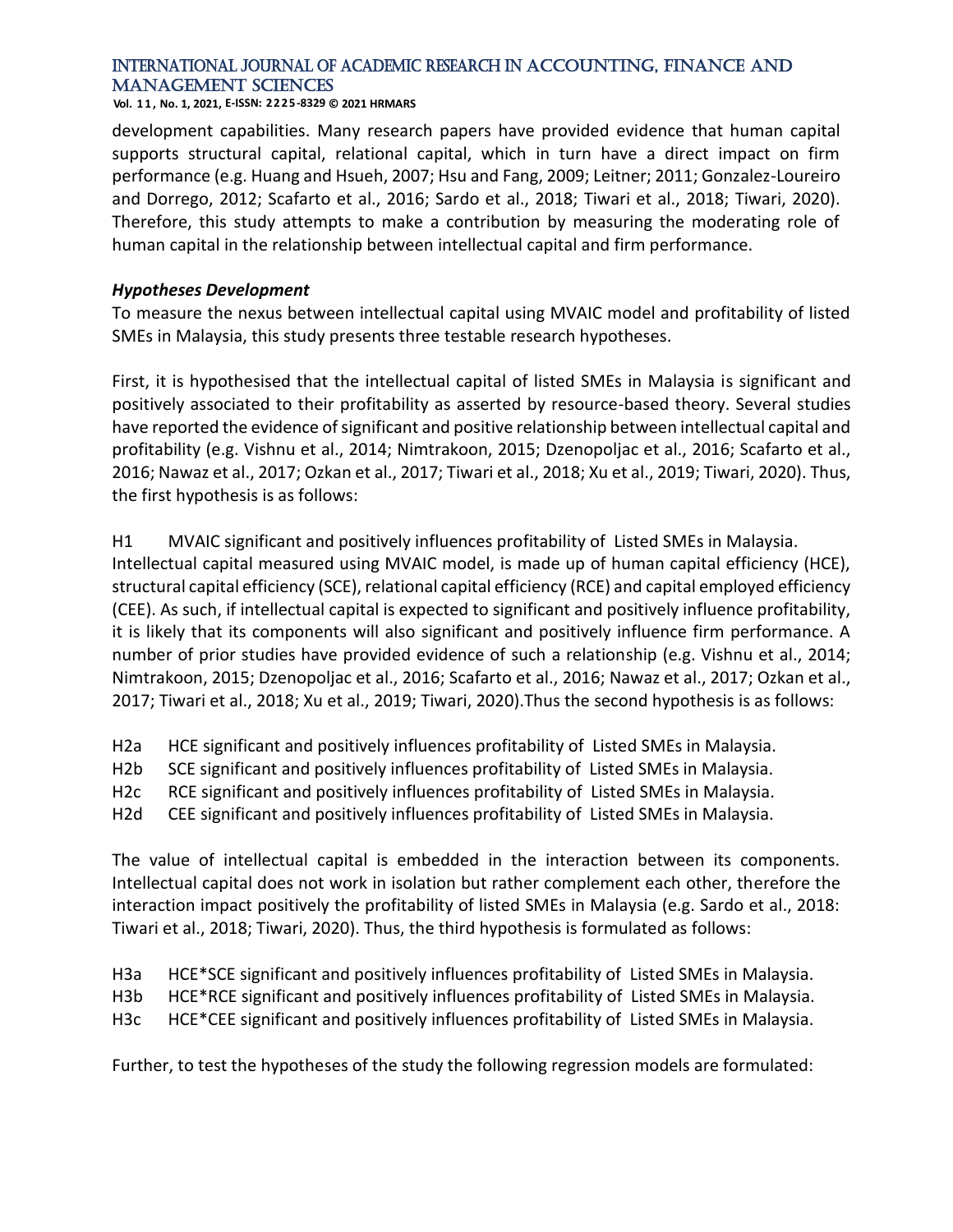**Vol. 1 1 , No. 1, 2021, E-ISSN: 2225-8329 © 2021 HRMARS**

Model 1:  $ROA_{it} = \beta_0 + \beta_1 MVAIC_{it} + \beta_2 Size_{it} + \beta_3 Lev_{it} + \varepsilon_{it}$ Model 2:  $ROA_{it} = \beta_0 + \beta_1 HCE_{it} + \beta_2 SCE_{it} + \beta_3 RCE_{it} + \beta_4 CEE_{it} + \beta_5 Size_{it} + \beta_6 Lev_{it} + \epsilon_{it}$ Model 3: ROA<sub>it</sub> =  $\beta_0$  +  $\beta_1$  HCE<sub>it</sub> +  $\beta_2$  SCE<sub>it</sub> +  $\beta_3$  RCE<sub>it</sub> +  $\beta_4$  CEE<sub>it</sub> +  $\beta_5$  HCE<sub>it</sub> +  $\beta_6$  HCE<sub>it</sub> x RCE<sub>it</sub> + β7 HCE<sub>it</sub> x CEE<sub>it</sub> + β<sub>8</sub> Size<sub>it</sub> + β<sub>9</sub> Lev<sub>it</sub> + ε<sub>it</sub>

Here, *i* denotes the cross-sectional dimension, *t* represents the time-series dimension,  $β<sub>0</sub>$  is constant over time and specific to an individual firm *i*.  $\beta_{1,...,p}$  are the coefficients of explanatory variable and ε is an error term.

#### **Data and Methodology**

#### *Data*

Acknowledging the importance of SME towards economic growth, in July 2017 Bursa Malaysia Securities Berhad launched Leading Entrepreneur Accelerator Platform Market or LEAP market, providing SMEs with a platform for access to the Malaysian capital markets. The LEAP Market is a medium for SMEs to raise fund while failing to meet the listing requirements on the Main Market and the ACE market. SMEs with either cumulative net assets exceeding RM10 million, investors with net personal assets exceed RM3 million or gross annual income exceeds RM300,000, may enter the LEAP market. SMEs frequently strive to collect finances to meet their capital requirements and are mainly dependent on financial institutions to serve the theie funding needs. Financial firms account for around 96 per cent of overall funding for SMEs. The stock market, however, still accounts for less than 4 per cent of SME finance. The Bursa Malaysia predicts that the LEAP Market could address over-dependence on financial institutions and allow SMEs access to the capital market. The study uses panel data on 26 SMEs drawn from LEAP market for the period 2017-2019. The data are collected from the firms' official websites.

#### *Measurements of Variables*

This section presents the definition and measurement of all variables used in this research.

*Dependent Variables:* In the literature of intellectual capital, scholars often relate them to firm performance. Firm performance includes profitability, productivity, earnings, growth and market value (Latif et al., 2012; Smriti and Das, 2018). Indicators such as asset turnover ratio (ATO) a proxy for productivity, market to book value ratio, price to book value and Tobin's Q proxy for market value, return on asset (ROA) and return on equity (ROE) proxy for profitability had been used in the previous study to measure firm performance. Following the research of Dzenopoljac et al. (2016) and Soewarno et al. (2020), this study adopts profitability (ROA) to measure firm performance. ROA is used to measure profitability because it has been used repetitively in the literature of intellectual capital, therefore, it has been robustly tested, and it increases the explanatory power of the regression models (Tiwari et al., 2018). This study uses Return on Asset (ROA) as an indicator of how profitable a firm is relative to its total assets which are net income divided by total assets. The equation: *ROA = Net Income / Total Assets*

*Control Variables:* In this study, two control variables are included into the regression models. The inclusion of the control variables is to minimise their effects as the objective of the study is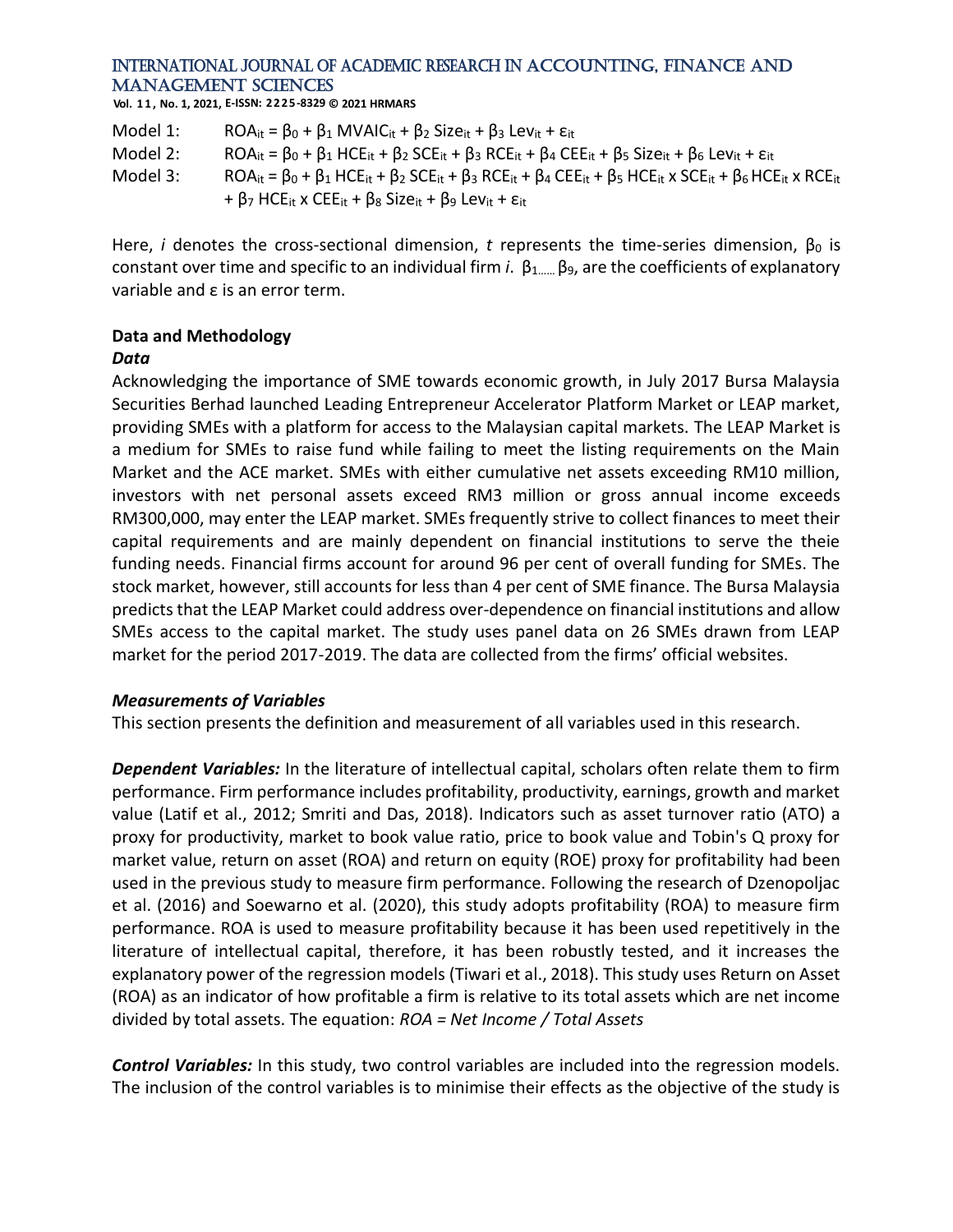**Vol. 1 1 , No. 1, 2021, E-ISSN: 2225-8329 © 2021 HRMARS**

purely to measure the relationship between intellectual capital and firm performance (Sardo et al., 2018; Tiwari et al., 2018; Saewarno et al., 2020). The equations: *Firm size = The natural logarithm of total assets* and *Leverage = Total Debt / Total Assets.*

*Independent Variables:* Intellectual capital is measured using Modified Value-Added Intellectual Coefficient or MVAIC model (e.g. Nimtrakoon, 2015; Tiwari et al., 2018; Xu et al., 2019). MVAIC is the sum of Human Capital Efficiency (HCE), Structural Capital Efficiency (SCE), Relational Capital Efficiency (RCE) and Capital Employed Efficiency (CEE).This model is an extension of VAIC model by Pulic (1998). The model adopts VAIC assumption that both, physical capital and intellectual capital is a function of production. The physical capital is represented by CEE and the intellectual capital is represented by the sum of HCE, SCE and RCE.

As a rule of thumb, the higher the value of MVAIC, the higher the value creation capability of the firm and mathematically computed as: *MVAIC = HCE + SCE + RCE + CEE*. To compute efficiency scores using MVAIC model; *first*, to establish the Value Added (VA) using the equation: *VA = OP + EC + D + A*, where OP is operating profit, EC is employee costs, D is depreciation, A is amortisation. *Second,* to compute *HCE = VA / HC*, human capital (HC) represents the investment made by the firm on its employees. It includes salary, wages and all incentives paid to employees. This ratio gives the contribution made by every unit of money invested in human capital to the value-added in the firm. In other words, HCE is an indicator of value added by the human resources employed by the business. *Third,* to compute *SCE = VA – HC / VA*, SCE indicates the proportion of total VA accounted by structural capital. SCE shows how much of the firm's value creation is generated by the structural capital. *Fourth, RCE = RC / VA*, relational capital (RC) is the marketing cost of firms. This ratio gives the contribution made by every unit of relational capital to the value-added in the firm. *Fifth, CEE = VA / CE*, capital employed (CE) represents the tangible assets of the firm. CEE is a measure of physical capital. This ratio gives the contribution made by every unit of physical capital to the value-added in the firm.

*Moderating Variable:* This study examines the moderating effect of HCE on other components of MVAIC namely SCE, RCE and CEE. The formula for computing HCE is as follows: The equation: *HCE = VA / HC.*

# **Empirical Findings**

# *Descriptive Analysis*

Table 1 presents the descriptive analysis of the variables. The ROA ranges from -0.4525 to 0.4809, with a mean value of 0.0739 and a standard deviation of 0.1251. The small standard deviation shows that values are not widely dispersed and the low mean value suggests SMEs are struggling in making profit. The mean value of MVAIC is 3.0490, revealing that SMEs created RM3.0490 for every RM1 invested. The small standard deviation of 2.1333 shows that MVAIC is not widely dispersed across firms and it ranges from -0.4128 to 8.7579. Of the four components of MVAIC, HCE has the highest mean value of 2.1910, which indicates for every RM1 invested in human capital the value created is RM2.1910, the standard deviation is 1.7999 and the values ranging from -1.7355 to 7.5658. It implies SMEs are generally more effective in generating value from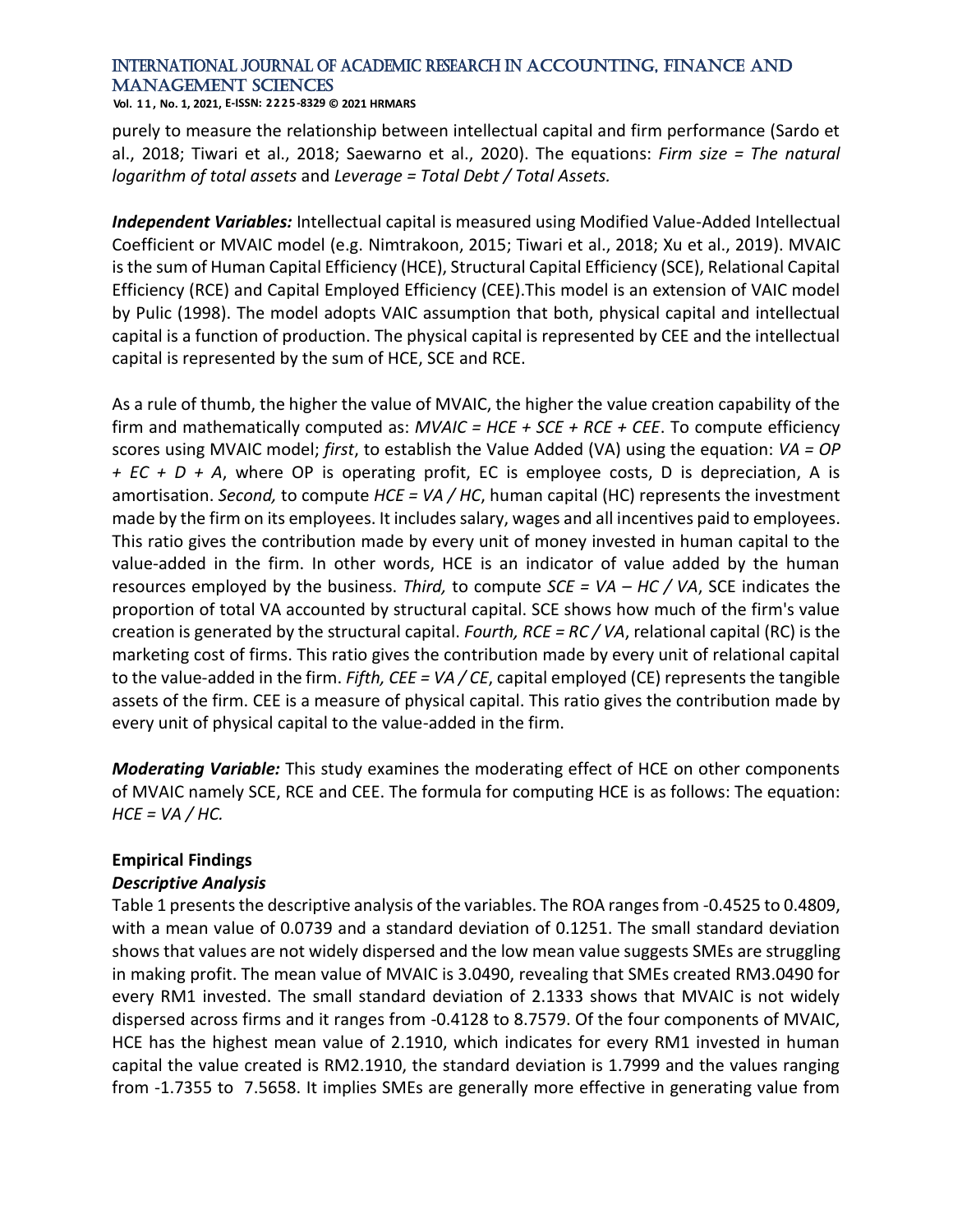**Vol. 1 1 , No. 1, 2021, E-ISSN: 2225-8329 © 2021 HRMARS**

their human capital compared to structural capital, relational capital and physical capital. The mean value of SCE is 0.5103, RCE is 0.0975, CEE is 0.2501, indicating that for every RM1 invested, firms created RM0.5103 from their structural capital, RM0.0975 from their relational capital and RM0.2501 from their physical capital. The standard deviation is 0.6549 for SCE, 0.2387 for RCE and 0.2073 for CEE, the low values show a consistency of the treatment in structural capital, relational capital and physical capital across firms. Firm size is measured as the natural logarithm of total assets at year end and the mean value is 6.2041. The standard deviation of total asset assets of 2.8126 is relatively high, suggesting there are significant variations in size among firms. The mean value of leverage is 0.3485, indicating that 34.85% of firms' assets and operations are financed by debt. The low standard deviation of 0.2074 indicating high consistency across firms in their financing pattern.

| Variables        | Mean   | Std. Dev | Minimum   | Maximum |
|------------------|--------|----------|-----------|---------|
| <b>HCE</b>       | 2.1910 | 1.7999   | $-1.7355$ | 7.5658  |
| <b>SCE</b>       | 0.5103 | 0.6549   | $-1.1534$ | 5.2854  |
| <b>RCE</b>       | 0.0975 | 0.2387   | 0         | 1.1672  |
| <b>CEE</b>       | 0.2501 | 0.2073   | $-0.2535$ | 0.9755  |
| <b>MVAIC</b>     | 3.0490 | 2.1333   | $-0.4128$ | 8.7579  |
| <b>ROA</b>       | 0.0739 | 0.1251   | $-0.4525$ | 0.4809  |
| <b>FIRM SIZE</b> | 6.2041 | 2.8126   | 0         | 8.0029  |
| LEVERAGE         | 0.3485 | 0.2074   | 0         | 0.7362  |

Table 1: Descriptive Analysis

# **Correlation Analysis**

The Pearson's correlation analysis in table 2 shows a statistically significant positive correlation between ROA and MVAIC, HCE and CEE. SCE has a negative relationship with ROA, meanwhile RCE is found to have positive but insignificant association with ROA. Among the components of MVAIC, CEE has the highest correlation with ROA. Both, firm size and leverage have positive and significant relationship with ROA. The analysis indicate that the multicollinearity problem between direct effect variables is non-existent. Further, the results of variance inflation factor (VIF) are 2.24 for model 1 and 1.91 for model 2, confirming the data is free from multicollinearity issue. However, for interaction effect variables namely HCE and HCE\*SCE (0.9796); RCE and HCE\*RCE (0.9092), we noted that the correlation values are above 0.80. According to Neter et al. (1985); El-Bannany (2002); Allison (2012) variables with interaction effect is expected to be highly correlated. As long as the direct effect variables are unaffected by the multicolinearity, this is not something to be concerned about (Tiwari, 2020). Thus, based on the above assertions, it is presumed that multicollinearity has no adverse consequences on model 3 of this study.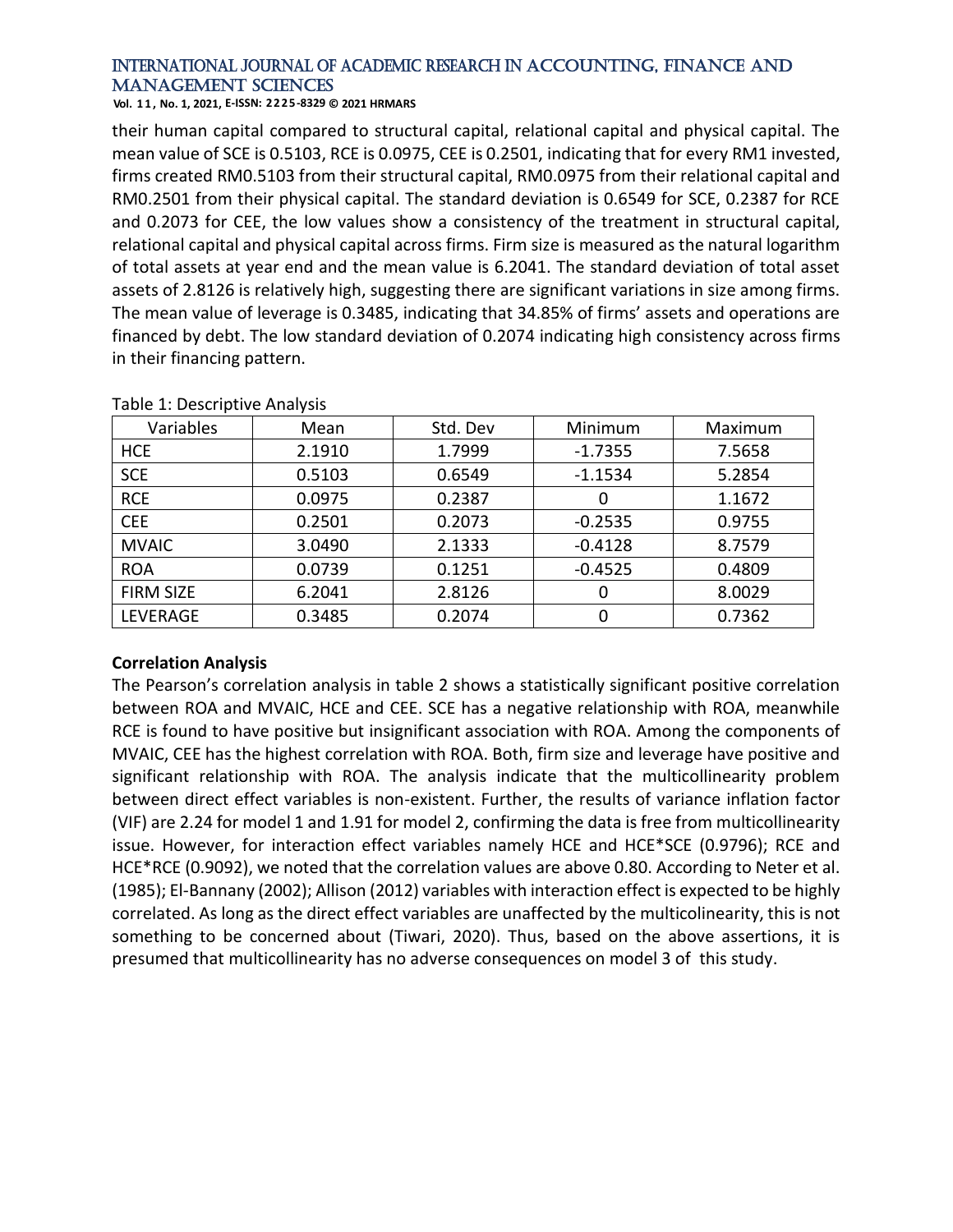#### INTERNATIONAL JOURNAL OF ACADEMIC RESEARCH IN ACCOUNTING, FINANCE AND MANAGEMENT SCIENCES **Vol. 1 1 , No. 1, 2021, E-ISSN: 2225-8329 © 2021 HRMARS**

Table 2: Pearson Correlation Matrix

| Variabl<br>es                                                                                                     | <b>HCE</b>         | <b>SCE</b>          | <b>RCE</b>        | <b>CEE</b>          | <b>MVAIC</b>        | <b>ROA</b>         | <b>SIZE</b>        | <b>LEV</b>         | HCE*SC<br>E        | HCE*RC<br>E | HCE*CE<br>E |
|-------------------------------------------------------------------------------------------------------------------|--------------------|---------------------|-------------------|---------------------|---------------------|--------------------|--------------------|--------------------|--------------------|-------------|-------------|
| <b>HCE</b>                                                                                                        | 1.0000             |                     |                   |                     |                     |                    |                    |                    |                    |             |             |
| <b>SCE</b>                                                                                                        | $0.2155*$          | 1.0000              |                   |                     |                     |                    |                    |                    |                    |             |             |
| <b>RCE</b>                                                                                                        | $-0.0633$          | $-0.1132$           | 1.0000            |                     |                     |                    |                    |                    |                    |             |             |
| <b>CEE</b>                                                                                                        | $0.4619*$<br>$***$ | 0.0332              | 0.1106            | 1.0000              |                     |                    |                    |                    |                    |             |             |
| <b>MVAIC</b>                                                                                                      | $0.6303*$<br>$***$ | $0.3425*$<br>$\ast$ | $-0.0151$         | $0.2376*$<br>$\ast$ | 1.0000              |                    |                    |                    |                    |             |             |
| <b>ROA</b>                                                                                                        | $0.6358*$<br>$***$ | $-0.1768$           | 0.0210            | $0.7882*$<br>$***$  | $0.3459*$<br>$\ast$ | 1.0000             |                    |                    |                    |             |             |
| <b>SIZE</b>                                                                                                       | $0.5454*$<br>$***$ | $0.3201*$<br>$\ast$ | $0.2144*$         | $0.4932*$<br>$***$  | $0.4031*$<br>$***$  | $0.2365*$          | 1.0000             |                    |                    |             |             |
| LEV                                                                                                               | $0.5488*$<br>$***$ | $0.4681*$<br>$***$  | $-0.0514$         | $0.4559*$<br>$***$  | $0.3981*$<br>$***$  | $0.2344*$          | $0.7323*$<br>$***$ | 1.0000             |                    |             |             |
| HCE*SC<br>E                                                                                                       | $0.9796*$<br>$***$ | 0.1613              | $-0.1145$         | $0.3784*$<br>$***$  | $0.6459*$<br>$***$  | $0.6393*$<br>$***$ | $0.3747*$<br>$***$ | $0.4315*$<br>$***$ | 1.0000             |             |             |
| HCE*RC<br>E                                                                                                       | 0.0515             | $-0.0226$           | $0.9092*$<br>$**$ | $0.2527*$           | 0.0568              | $0.2201*$          | $0.2247*$          | 0.0010             | 0.0069             | 1.0000      |             |
| HCE*CE<br>E                                                                                                       | $0.7813*$<br>$***$ | $0.2149*$           | $-0.0109$         | $0.7218*$<br>$***$  | $0.4271*$<br>$***$  | $0.7477*$<br>$***$ | $0.3857*$<br>$***$ | $0.5226*$<br>$***$ | $0.7555*$<br>$***$ | 0.1707      | 1.0000      |
| Notes: ***,**,* correlation is significant at 0.01, 0.05 and 0.1 level respectively. Number of observation is 78. |                    |                     |                   |                     |                     |                    |                    |                    |                    |             |             |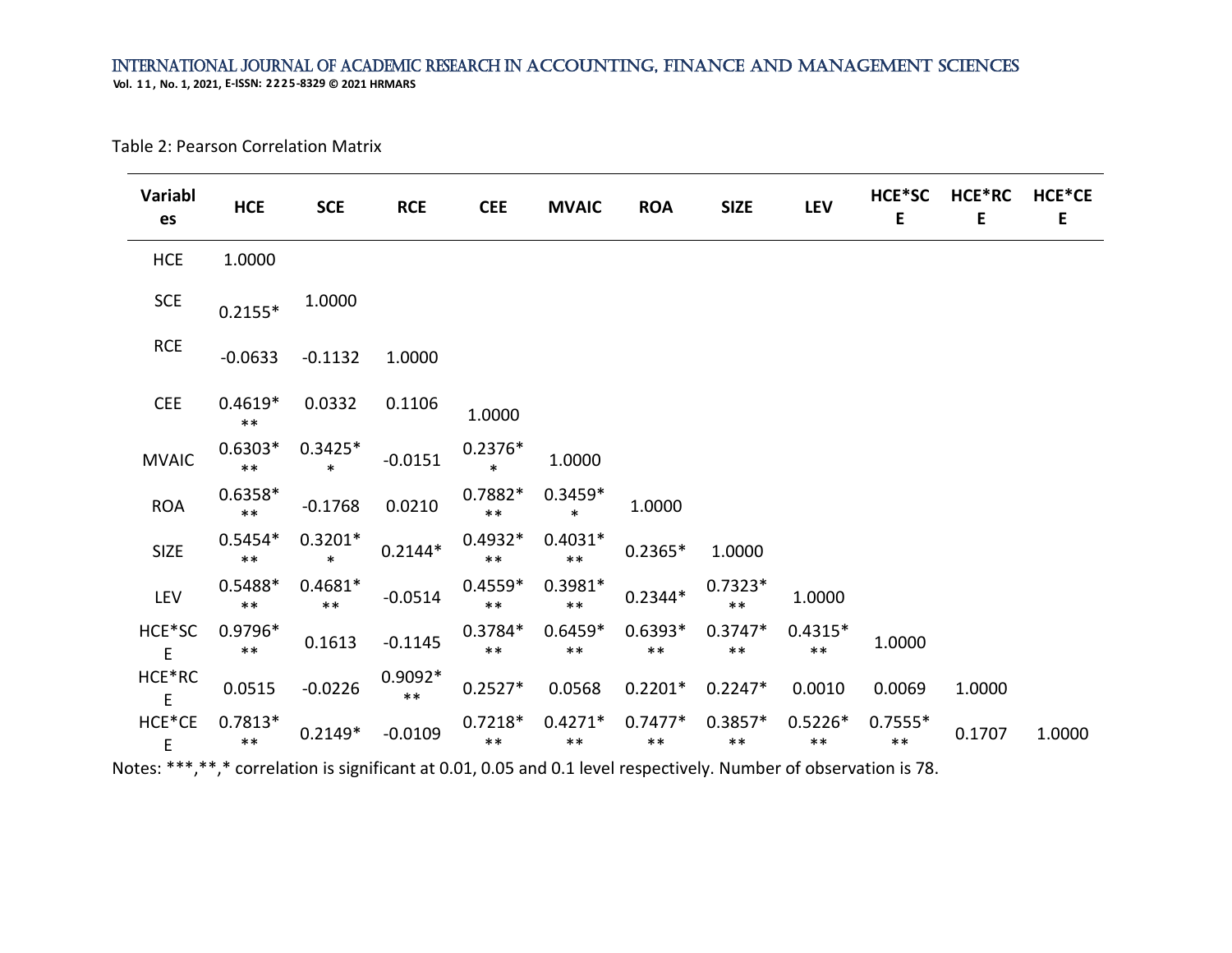**Vol. 1 1 , No. 1 2021, E-ISSN: 2225-8329 © 2021 HRMARS**

#### *Regression Analysis*

The overall fit of model 1 is examined through the  $R^2$  of 0.3456 with the wald Chi-Sq of 48.7 (p<0.000). It is indicated that 34.56 per cent variation in ROA is explained by the variables in model 1 and the model is statistically significant.The result of model 1 reveals that the impact of MVAIC on ROA is positive and significant. Thus, validated the resource-based view employed in the study.The findings of the study is broadly in line with the studies of Nimtrakoon, 2015; Tiwari et al., 2018; Wang et al., 2018; Xu et al., 2019; Saewarno et al., 2020. Thus, the findings support H1, confirming that firms with greater MVAIC tend to have higher profitability.

Concerning H2, the  $R^2$  of 0.8368 with F-statistical test of 79.73 (p<0.000) indicate that model 2 ia capable of explaining about 83.68 per cent of the variation in the firms' ROA and the model is statistically significant. Measuring the impact of the four components of MVAIC on ROA, the findings from model 2 indicate that CEE has a positive and significant relationship with ROA, based on the coefficient value of 0.5267 suggesting the profitability of listed SMEs in Malaysia is primarily driven by CEE, implying the relevance of physical capital in today's dynamic, globalization, competitive and changing market setting. In addition, HCE is positive and significantly associated with ROA. With coefficient value of 0.0329, it shows HCE marginally increases profitability. SCE has significant but negative relationship with ROA. While, RCE is proven to be statistically insignificant with ROA. The findings are in line with many prior studies that revealed insignificant association between RCE and ROA (e.g. Xu and Li, 2019; Nimtrakoon, 2015). The findings support H2a and H2d, but not H2b and H2c, confirming that firms with greater physical capital and human capital, but not structural capital and relational capital, tend to have higher profitability. The findings suggest that resource-based theory per se may not be sufficient in governing the relationship between intellectual capital and profitability. Recent intellectual capital literature has incorporated resource dependency and organizational learning theories to explain the exclusive nature of intellectual capital and its components in increasing firms' strategic management and profitability (e.g. Nadeem, Gan and Nguyen, 2017; Smriti and Das, 2018). These two theories provide views from external environment.

Regarding H3, the R<sup>2</sup> of 0.8322 with F-statistical test of 86.38 (p<0.000) indicate that model 3 is capable of explaining about 83.22 per cent of the variation in the firms' ROA and the model is statistically significant. In model 3 when an interaction term is included, HCE\*SCE is positive and significant with ROA, similar association is also noted for HCE\*RCE and ROA. The results show that human capital efficiency moderates positively the effect of SCE and RCE on ROA. The results suggest that human capital provides the skill to build the firm knowledge base which enhances profitability. Further, the knowledge embedded with employees combined with efficient processes and functioning external networks is the most effective equation to achieve success for the firms (Inkinen, 2015). The findings corroborate with the study of Sardo et al. (2018); Tiwari (2020). However, negative association between HCE\*CEE and ROA was revealed. The findings support H3a and H3b but not H3c, confirming that human capital moderate positively the effect of structural capital and relational capital on profitability, but not physical capital.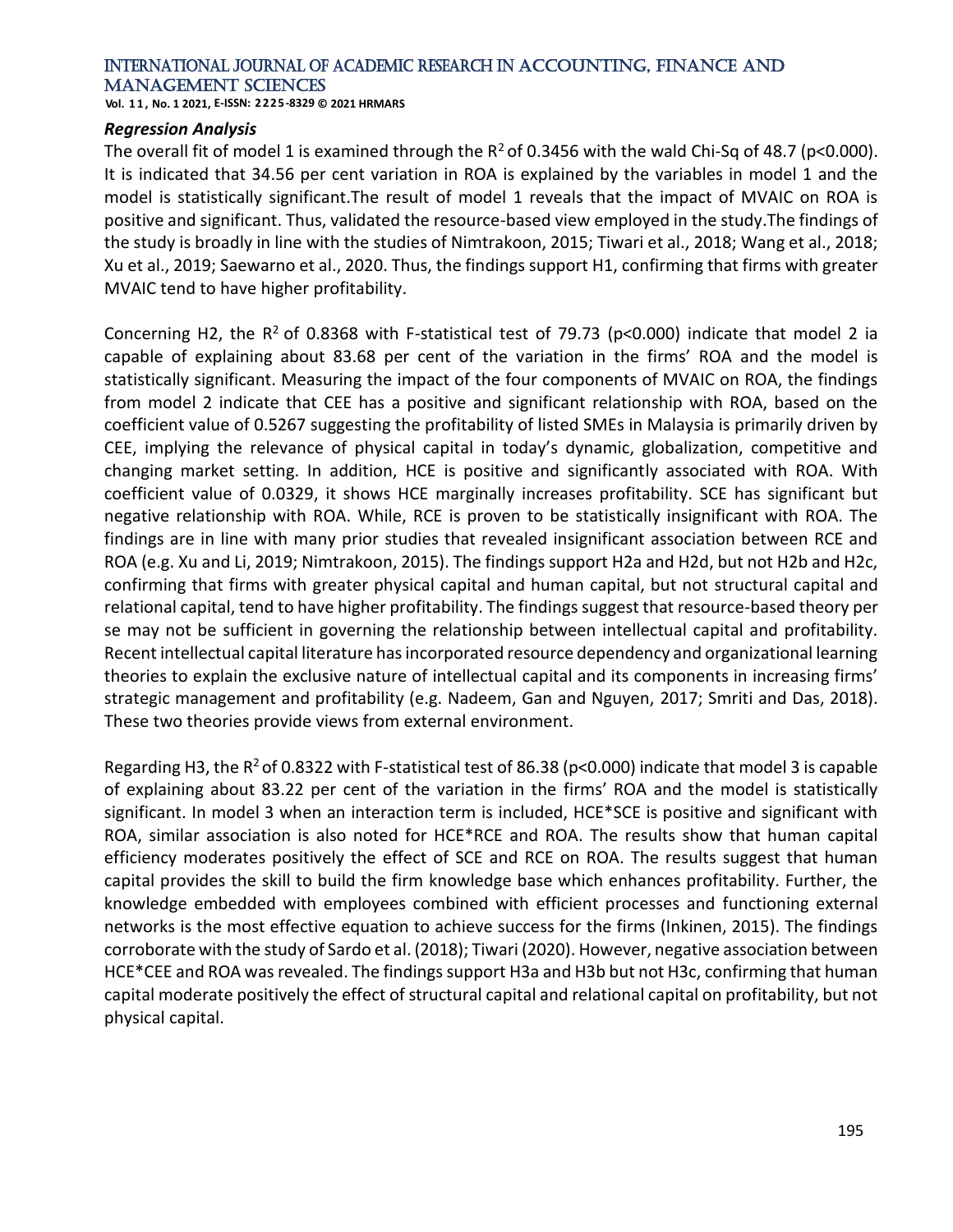**Vol. 1 1 , No. 1 2021, E-ISSN: 2225-8329 © 2021 HRMARS**

The regression results of the three models are presented in table 3.

Table 3: Regression Results

| Model<br>Variables<br>Cons<br>t-value<br><b>MVAIC</b><br>t-value<br><b>HCE</b><br>t-value<br><b>SCE</b> | $\mathbf{1}$<br><b>ROA</b><br>0.0003<br>(0.01)<br>$0.0449***$<br>(5.92) | $\overline{2}$<br><b>ROA</b><br>$-0.0014$<br>$(-0.13)$<br><b>NA</b> | $\overline{3}$<br><b>ROA</b><br>$-0.0057$<br>$(-0.61)$ |  |  |
|---------------------------------------------------------------------------------------------------------|-------------------------------------------------------------------------|---------------------------------------------------------------------|--------------------------------------------------------|--|--|
|                                                                                                         |                                                                         |                                                                     |                                                        |  |  |
|                                                                                                         |                                                                         |                                                                     |                                                        |  |  |
|                                                                                                         |                                                                         |                                                                     |                                                        |  |  |
|                                                                                                         |                                                                         |                                                                     |                                                        |  |  |
|                                                                                                         |                                                                         |                                                                     |                                                        |  |  |
|                                                                                                         |                                                                         |                                                                     | <b>NA</b>                                              |  |  |
|                                                                                                         |                                                                         | $0.0329***$                                                         | $-0.1211**$                                            |  |  |
|                                                                                                         | <b>NA</b>                                                               | (6.60)                                                              | $(-2.44)$                                              |  |  |
|                                                                                                         |                                                                         | $-0.0241**$                                                         | $-0.0358***$                                           |  |  |
| t-value                                                                                                 | <b>NA</b>                                                               | $(-2.25)$                                                           | $(-3.97)$                                              |  |  |
| <b>RCE</b>                                                                                              |                                                                         | 0.0620                                                              | $-0.0542$                                              |  |  |
| t-value                                                                                                 | <b>NA</b>                                                               | (1.19)                                                              | $(-1.01)$                                              |  |  |
| <b>CEE</b>                                                                                              |                                                                         | $0.5267***$                                                         | 0.5898 ***                                             |  |  |
| t-value                                                                                                 | <b>NA</b>                                                               | (12.73)                                                             | (12.49)                                                |  |  |
| HCE*SCE                                                                                                 |                                                                         |                                                                     | $0.1548***$                                            |  |  |
| t-value                                                                                                 | <b>NA</b>                                                               | <b>NA</b>                                                           | (3.27)                                                 |  |  |
| <b>HCE*RCE</b>                                                                                          |                                                                         |                                                                     | $0.1077***$                                            |  |  |
| t-value                                                                                                 | <b>NA</b>                                                               | <b>NA</b>                                                           | (3.62)                                                 |  |  |
| HCE*CEE                                                                                                 |                                                                         |                                                                     | $-0.0309*$                                             |  |  |
| t-value                                                                                                 | <b>NA</b>                                                               | <b>NA</b>                                                           | $(-1.78)$                                              |  |  |
| <b>Size</b>                                                                                             | $-0.0070$                                                               | $-0.0213***$                                                        | $-0.0019$                                              |  |  |
| t-value                                                                                                 | $(-1.09)$                                                               | $(-5.99)$                                                           | $(-0.27)$                                              |  |  |
| Lev                                                                                                     | $-0.0563$                                                               | 0.0291                                                              | 0.0673                                                 |  |  |
| t-value                                                                                                 | $(-0.61)$                                                               | (0.53)                                                              | (1.43)                                                 |  |  |
| $R-Sq$                                                                                                  | 0.3456                                                                  | 0.8368                                                              | 0.8322                                                 |  |  |
| F-stat                                                                                                  |                                                                         | 79.73                                                               | 86.38                                                  |  |  |
| Sig F-stat                                                                                              |                                                                         | 0.0000                                                              | 0.0000                                                 |  |  |
| Wald Chi-Sq                                                                                             | 48.70                                                                   |                                                                     |                                                        |  |  |
| p-value                                                                                                 | 0.0000                                                                  |                                                                     |                                                        |  |  |
| ${\sf N}$                                                                                               |                                                                         | 78                                                                  |                                                        |  |  |

*Notes:* \*\*\*, \*\*, \* indicate statistical significance at the 1, 5 and 10 percent level respectively. The figures in the parentheses are the t-statistics. N is number of observation.

# **Conclusion**

Based on 26 firms taken from the LEAP market of Bursa Malaysia for the period 2017-2019, this study seeks to understand the nexus between intellectual capital and profitability of SMEs in Malaysia while considering interaction effect of human capital. The MVAIC is used to measure the intellectual capital at Malaysian SMEs. The empirical findings of this study reveal a positive association between intellectual capital and profitability. Eventhough, intellectual capital is linked to profitability, but the coefficient value of 0.0499 is considerably low suggesting limited investment in intellectual capital. Thus, to enhance profitability, it is crucial for SMEs to focus on stimulating investments in intellectual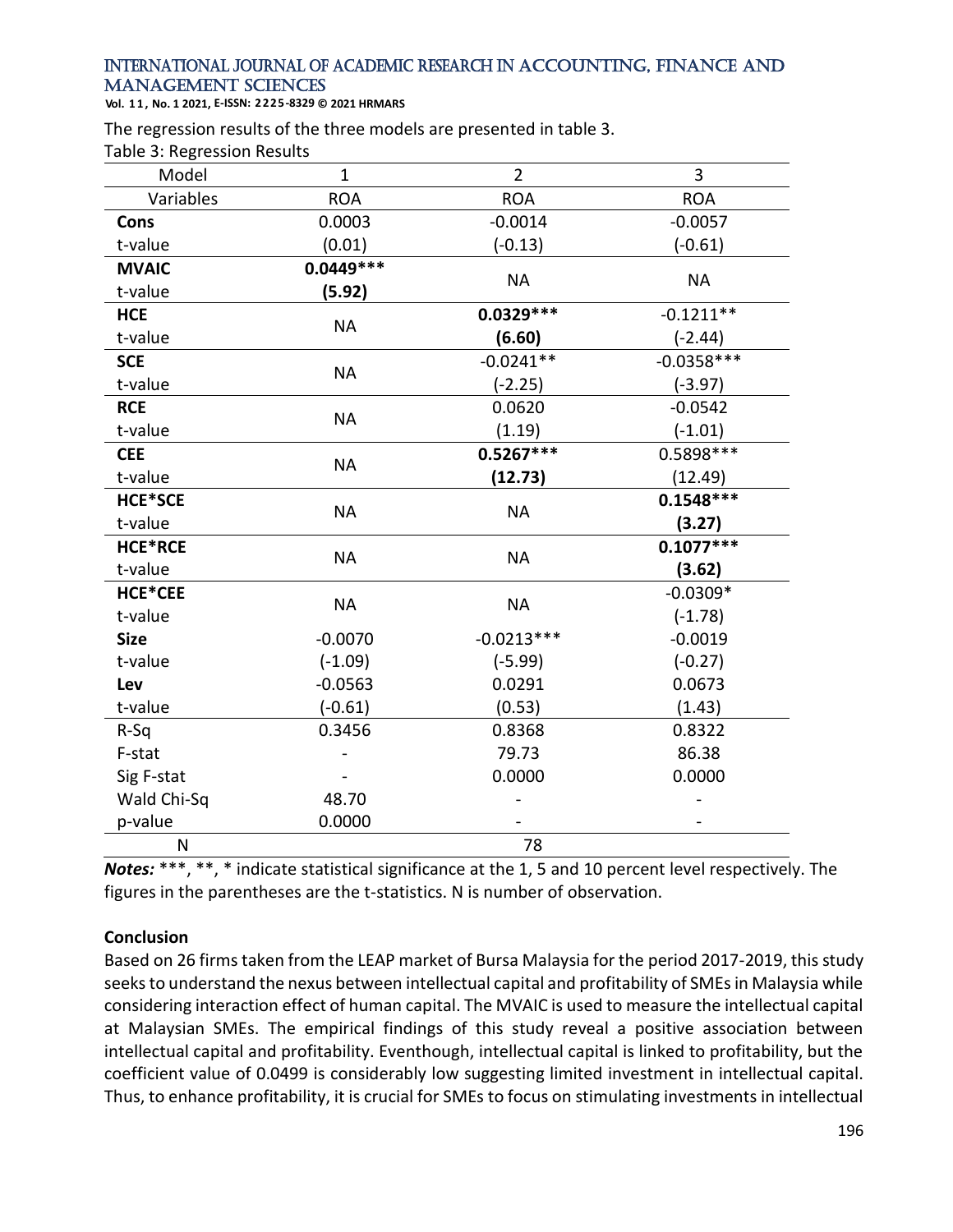**Vol. 1 1 , No. 1 2021, E-ISSN: 2225-8329 © 2021 HRMARS**

capital and to seek favourable government policies (Tiwari, 2020). In addition, the empirical findings reveal two out of four components of MVAIC namely HCE and CEE are positive and significantly contributing to profitability. SCE is significant but negatively associated with profitability. While, RCE is proven to be statistically insignificant with profitability. However, another interesting results obtained from the estimation is that human capital efficiency moderates positively the effect of structural capital and relational capital on profitability. Thus, the empirical findings of the study may help to resolve the mixed findings in prior studies on the impact of intellectual capital components on profitability.

The findings of the study make several contributions. *First,* as the results imply, SMEs still operate based on physical capital, therefore management should focus on how to use and manage their physical resources effectively to achieve a higher level of profitability. *Second,* intellectual capital is positive and significantly associated with profitability of listed SMEs in Malaysia, as such improving and accumulating high levels of intellectual capital is encouraged for SMEs to achieve further success. *Third,* one component of intellectual capital namely HCE, contributes positive and significantly to the profitability of SMEs. Therefore, it is crucial to further strengthen the personnel structure and employee efficiency to improve future profitability. Although, SCE and RCE have not shown favourable effects, they are valuable assets that should not be neglected if SMEs wish to maintain competitiveness in the market. Further, the positive interaction proves that human capital provides the necessary skill and competency to build the firm knowledge base which enhances profitability. The combined knowledge of employees, efficient processes and functioning external networks is the most effective mechanism to achieve success for SMEs. *Fourth,* the findings suggest that resource-based theory per se may not be sufficient in governing the relationship between intellectual capital and profitability. Intellectual capital needs to be viewed from external environment as elaborated by resource dependency and organizational learning theories in increasing firms' strategic management and profitability.

This study examines the impact of intellectual capital on profitability. Future research may consider examining and exploring the relationship between intellectual capital and other fundamental aspects of firms such as capital structure, corporate governance, corporate value, productivity and corporate social responsibility. Further, the study examines one country and one industry, therefore, limit the generalisation of findings.

# **References**

- Agostini, L., Nosella, A., & Filippini, R. (2017). Does intellectual capital allow improving innovation performance? A quantitative analysis in the SME context. *Journal of Intellectual Capital, 18(2)*, 400-418.
- Ali, K. A. (2014). The impact of financial leverage on firm performance: The case of non-financial firms in Kenya. (unpublished master thesis). University of Nairobi.
- Allison, P. (2012). When can you safely ignore multicollinearity. *Statistical Horizons, 5*(1), available at: https://statisticalhorizons.com/multicollinearity
- Al-Musali, M., & Ku Ismail, K. N. I. (2016). Cross-country comparison of intellectual capital performance and its impact on financial performance of commercial banks in GCC countries. *International Journal of Islamic and Middle Eastern Finance and Management, 9(4)*, 512-531.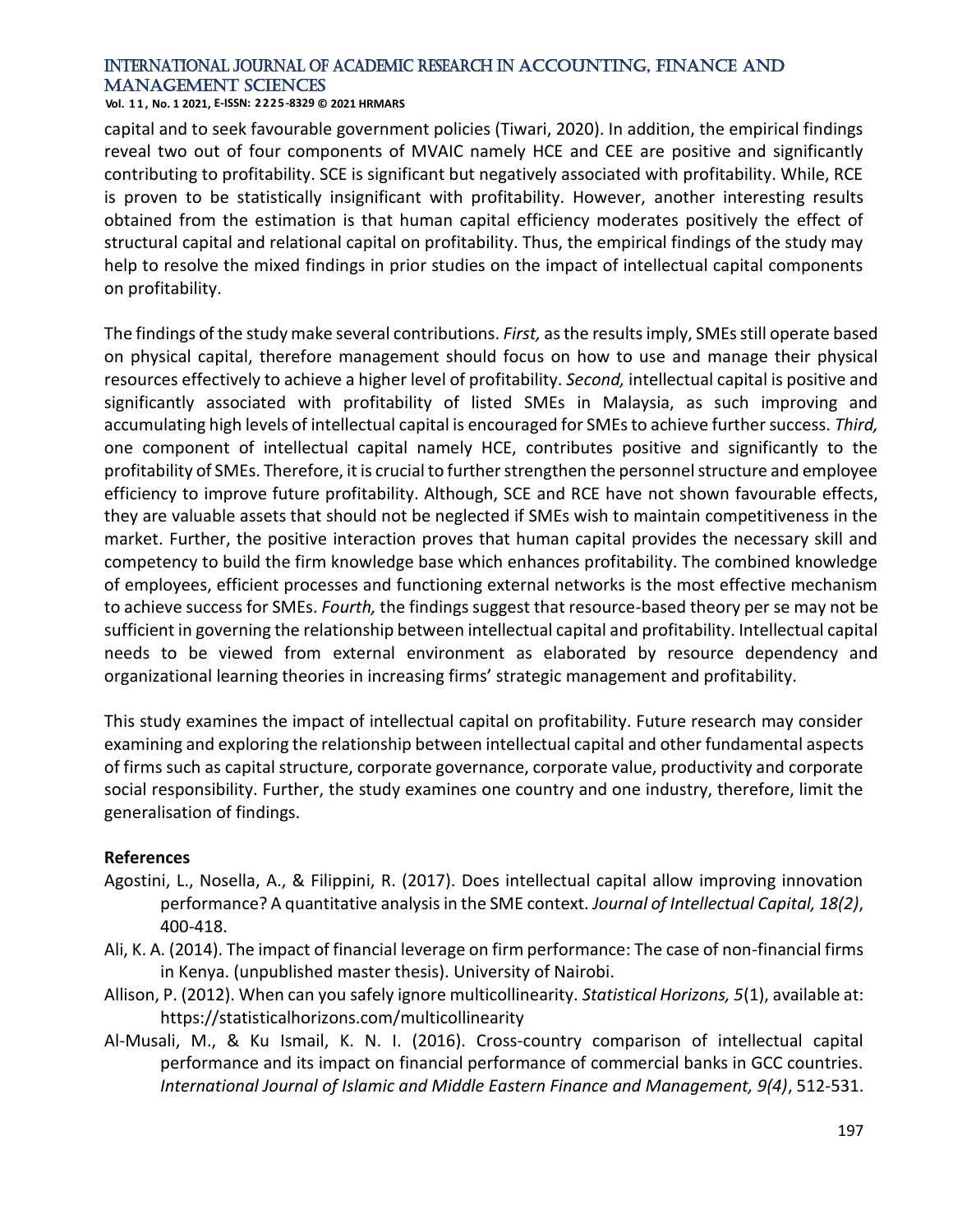**Vol. 1 1 , No. 1 2021, E-ISSN: 2225-8329 © 2021 HRMARS**

- Barney, J. (1991). Firm Resources and Sustained Competitive Advantage. *Journal of Management, 17(1)*, 99.
- Bontis, N. (1998). Intellectual capital: an exploratory study that develops measures and models. *Management decision, 36(2)*, 63-76.
- Bontis, N. (2001). Assessing knowledge assets: a review of the models used to measure intellectual capital. *International journal of management reviews, 3(1)*, 41-60.
- Carson, E., Ranzijn, R., Winefield, A., & Marsden, H. (2004). Intellectual capital: Mapping employee and work group attributes. *Journal of Intellectual Capital, 5(3)*, 443-463.
- Chen, C.-J., Liu, T.-C., Chu, M.-A., & Hsiao, Y.-C. (2014). Intellectual capital and new product development. *Journal of Engineering and Technology Management, 33*, 154-173.
- Dženopoljac, V., Janoševic, S., & Bontis, N. (2016). Intellectual capital and financial performance in the Serbian ICT industry. *Journal of Intellectual Capital, 17(2)*, 373-396.
- Chowdhury, L. A. M., Rana, T., Akter, M., & Hoque, M. (2018). Impact of intellectual capital on financial performance: evidence from the Bangladeshi textile sector. *Journal of Accounting & Organizational Change, 14(4)*, 429-454.
- Chowdhury, L. A. M., Rana, T., & Azim, M. I. (2019). Intellectual capital efficiency and organisational performance. *Journal of Intellectual Capital, 20(6)*, 784-806.
- El-Bannany, M. (2002). Investment in information technology systems and other determinants of bank performance in the UK and Egypt. Unpublished PHDthesis, Liverpool John Moores University, Liverpool.
- Ferenhof, H., Durst, S., Bialecki, M., & Selig, P. (2015). Intellectual capital dimensions: state of the art in 2014. *Journal of Intellectual Capital, 16(1)*, 58-100.
- Gonzalez-Loureiro, M. & Dorrego, P.F. (2012). Intellectual capital and system of innovation:what really matters at innovative SMEs, *Intangible Capital, 8*(2), 239-274.
- Huang, C.-F., & Hsueh, S.-L. (2007). A study on the relationship between intellectual capital and business performance in the engineering consulting industry: a path analysis. *Journal of Civil Engineerng and Management, 13*(4), 265-271.
- Hsu, Y.-H., & Fang, W. (2009). Intellectual capital and new product development performance: the mediating role of organizational learning capability. *Technological Forecasting and Social Change, 76*(5), 664-677.
- Hsu, L.-C., & Wang, C.-H. (2012). Clarifying the effect of intellectual capital on performance: the mediating role of dynamic capability, 23(2). *British Journal of Management*, 179-205.
- Inkinen, H. (2015). Review of empirical research on intellectual capital and firm performance. *Journal of Intellectual Capital, 16(*3), 518-565.
- Irsyahma, A., & Nikmah, N. (2017). Intellectual Capital, Firm Value, and Financial Performance. *AFEBI Accounting Review, 1(1)*, 29-43.
- Joshi, M., Cahill, D., Sidhu, J., & Kansal, M. (2013). Intellectual capital and financial performance: an evaluation of the Australian financial sector. *Journal of intellectual capital, 14(2)*, 264-285.
- Kehelwalatenna, S. (2016). Intellectual capital performance during financial crises. *Measuring Business Excellence, 20 (3)*, 55-78.
- Latif, M., Malik, M. S., and Aslam, S. (2012). Intellectual capital efficiency and corporate performance in developing countries: A comparison between Islamic and conventional banks of Pakistan. Interdisciplinary Journal of Contemporary Research in Business, 4(1), 405-420.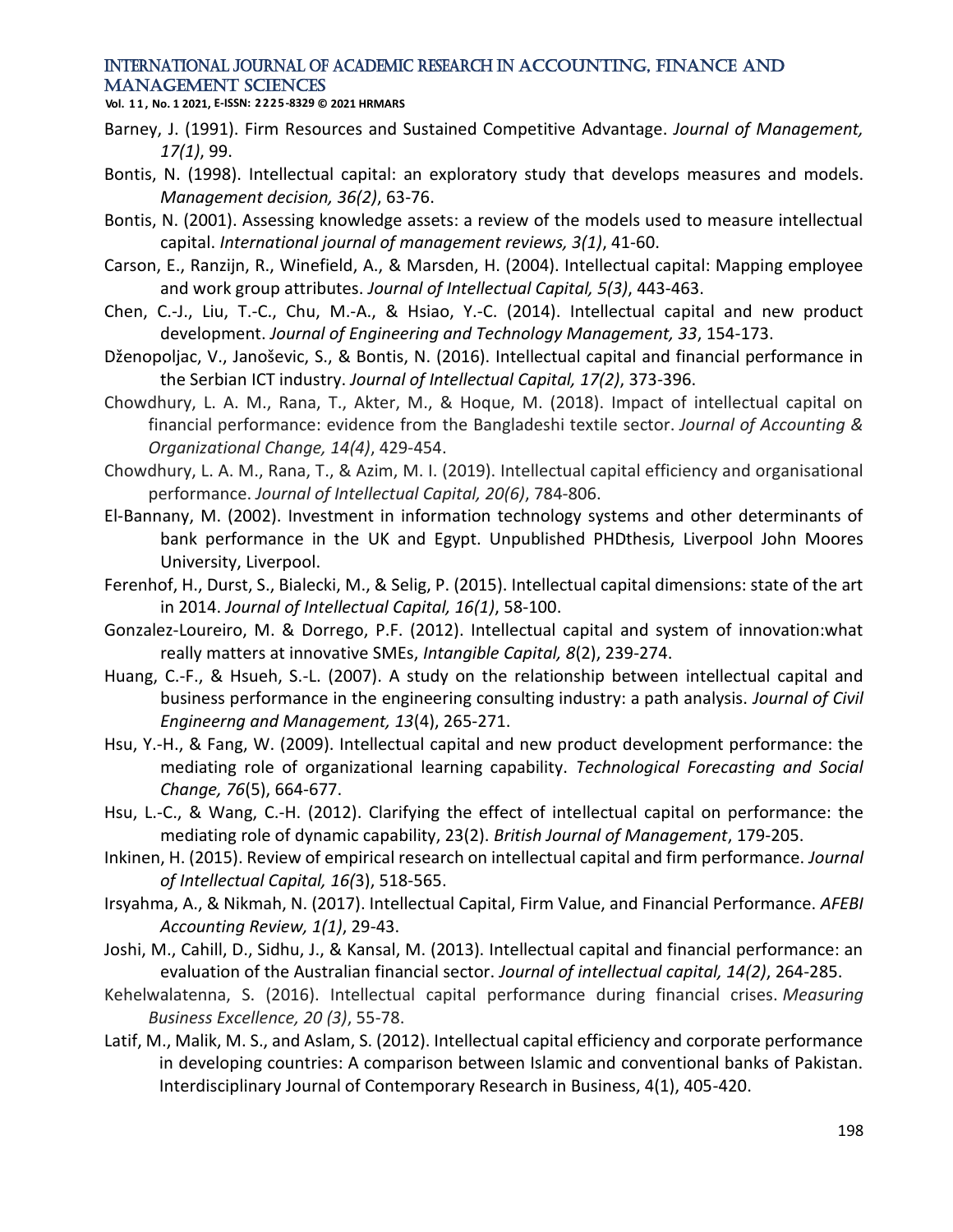**Vol. 1 1 , No. 1 2021, E-ISSN: 2225-8329 © 2021 HRMARS**

- Leither, K.-H. (2011). The effect of intellectual capital on product innovativeness in SMEs. *International Journal of Technology Management.* 53(1), 1-18.
- Low, M., Samkin, G., & Li, Y. (2015). Voluntary reporting of intellectual capital. *Journal of Intellectual Capital, 16(4)*, 779-808.
- Muda, S., and Rahman M.R.C.A. (2018). Intellectual Capital and Performance: a Study on Malaysian SMEs. In *Proceedings of 8th International Economics and Business Management Conference,the European Proceedings of Social and Behavioural Sciences,* pp. 382-391.
- Nadeem, M., Gan, C., & Nguyen, C. (2017). Does intellectual capital efficiency improve firm performance in BRICS economies? A dynamic panel estimation. *Measuring Business Excellence, 21(1)*, 65-85.
- Nawaz, T., & Haniffa, R. (2017). Determinants of financial performance of Islamic banks: an intellectual capital perspective. *Journal of Islamic Accounting and Business Research, 8(2)*, 130-142.
- Neter, J., Wasserman, W., & Kutner, M. H. (1985). Multicollinearity, influential observations, and other topics in regression analysis—II. In *Applied statistical linear models* (Vol. 101, pp. 390- 393). Richard D. Irwin, Inc. Homewood.
- Ngah, R., and Ibrahim, A.R. (2009). The relationship of intellectual capital, innovation and organizational performance: a preliminary study in Malaysian SMEs. *International Journal of Management Innovation System, 1*(1),1-13.
- Nimtrakoon, S. (2015). The relationship between intellectual capital, firms' market value and financial performance. *Journal of Intellectual Capital, 16(3)*, 587-618.
- Ousama, A., Hammami, H., & Abdul karim, M. (2019). The association between intellectual capital and financial performance in the Islamic banking industry. *International Journal of Islamic and Middle Eastern Finance and Management, 13(1)*, 75-93.
- Ozkan, N., Cakan, S., & Kayacan, M. (2017). Intellectual capital and financial performance: A study of the Turkish Banking Sector. *Borsa Istanbul Review, 17(3)*, 190-198.
- Phusavat, K., Comepa, N., Sitko-Lutek, A., & Ooi, K.-B. (2011). Interrelationships between intellectual capital and performance: Empirical examination. *Industrial Management & Data Systems, 111(6)*, 810-829.
- Pulic, A. (1998). Measuring the Performance of Intellectual Potential in Knowledge Economy. (presented in 1998 at the 2<sup>nd</sup> McMaster World Congress on Measuring and Managing Intellectual Capital by the Austrian Team for Intellectual Potential).

Retrieved from http://www.measuringip.at/Opapers/Pulic/Vaictxt.vaictxt.html

- Ramezan, M., & Farahani, M. (2015). Measurement of intellectual capital in the academic research and development units. *WALIA journal 31(S1)*, 206-210.
- Sardo, F., Serrasqueiro, Z., & Alves, H. (2018). On the relationship between intellectual capital and financial performance: A panel data analysis on SME hotels. *International Journal of Hospitality Management, 75*, 67-74.
- Scafarto, V., Ricci, F., & Scafarto, F. (2016). Intellectual capital and firm performance in the global agribusiness industry. *Journal of Intellectual Capital, 17(3)*, 530-552.
- Shaari, J. A. N., Isa, A. H., and Khalique, M. (2018). Impact of Intellectual Capital on Organizational Performance of ICT SMEs in Penang, Malaysia. *Market Forces*, *13*(2).
- SMECorp Malaysia. (2019). *SMEs Performance in 2018.* Retrieved 30 September 2020 from http://www. Smecorp.gov.my.